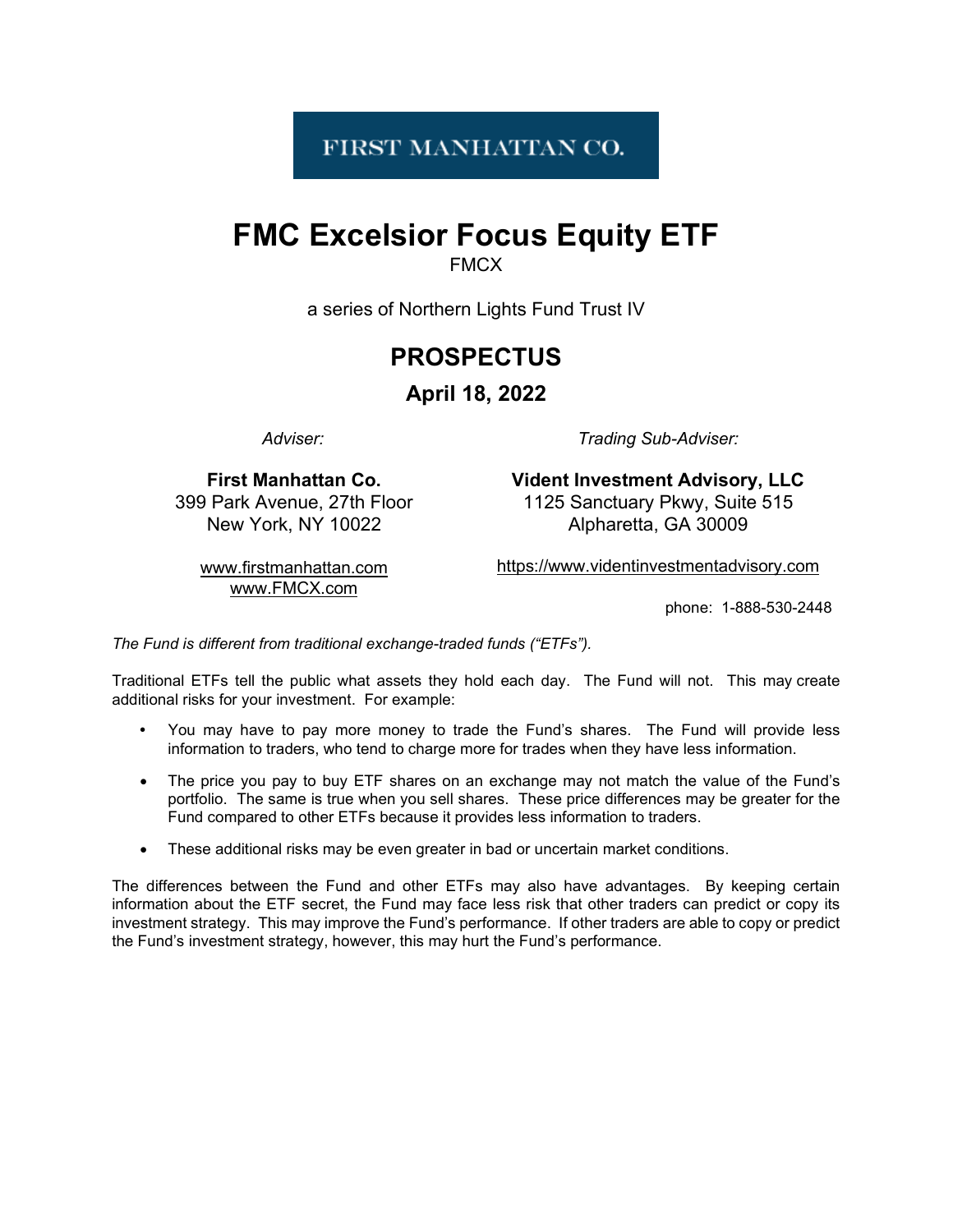For additional information regarding the unique attributes and risks of the Fund, *see Authorized Participant and AP Representative Risk* and *Portfolio Transparency Risk* in the Principal Risks section of the prospectus below.

This Prospectus provides important information about the Fund that you should know before investing. Please read it carefully and keep it for future reference. The Fund will be operated in accordance with an exemptive order issued by the Securities and Exchange Commission on March 22, 2022 and exempting the Fund from certain provisions of the Investment Company Act of 1940, as amended, and certain rules thereunder. The exemptive order is available at <https://www.sec.gov/Archives/edgar/data/1644419/999999999722001078/filename1.pdf>

These securities have not been approved or disapproved by the Securities and Exchange Commission nor has the Securities and Exchange Commission passed upon the accuracy or adequacy of this Prospectus. Any representation to the contrary is a criminal offense.

Shares of the Fund are listed and traded on the NYSE Arca (the "Exchange").

You may elect to receive shareholder reports and other communications from the Fund electronically anytime by contacting your financial intermediary (such as a broker dealer, bank, or retirement plan).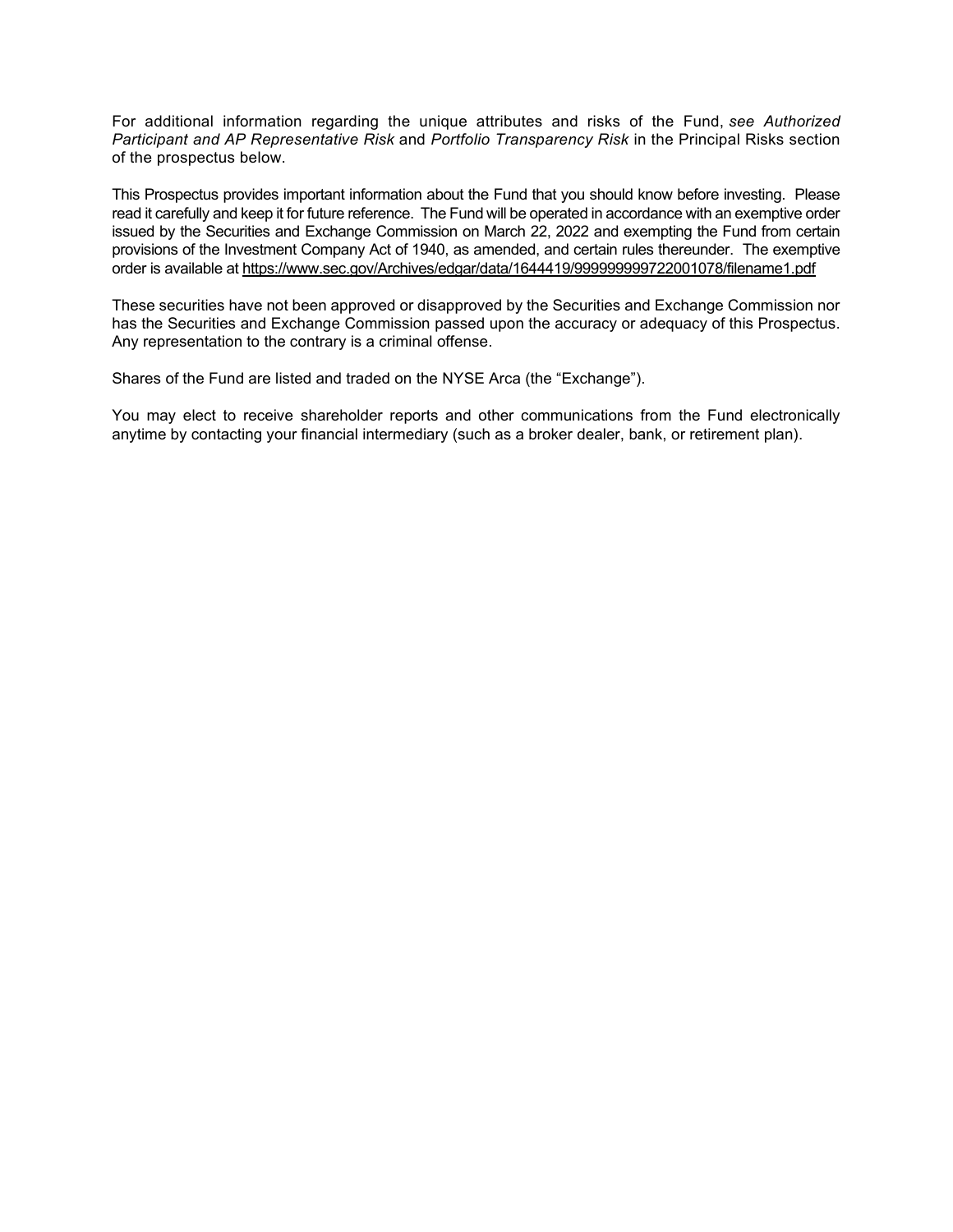# **TABLE OF CONTENTS**

| <b>ADDITIONAL INFORMATION ABOUT</b> |  |
|-------------------------------------|--|
|                                     |  |
|                                     |  |
|                                     |  |
|                                     |  |
|                                     |  |
|                                     |  |
|                                     |  |
|                                     |  |
|                                     |  |
|                                     |  |
|                                     |  |
|                                     |  |
|                                     |  |
|                                     |  |
|                                     |  |
|                                     |  |
|                                     |  |
|                                     |  |
|                                     |  |
|                                     |  |
|                                     |  |
|                                     |  |
|                                     |  |
|                                     |  |
|                                     |  |
|                                     |  |
|                                     |  |
|                                     |  |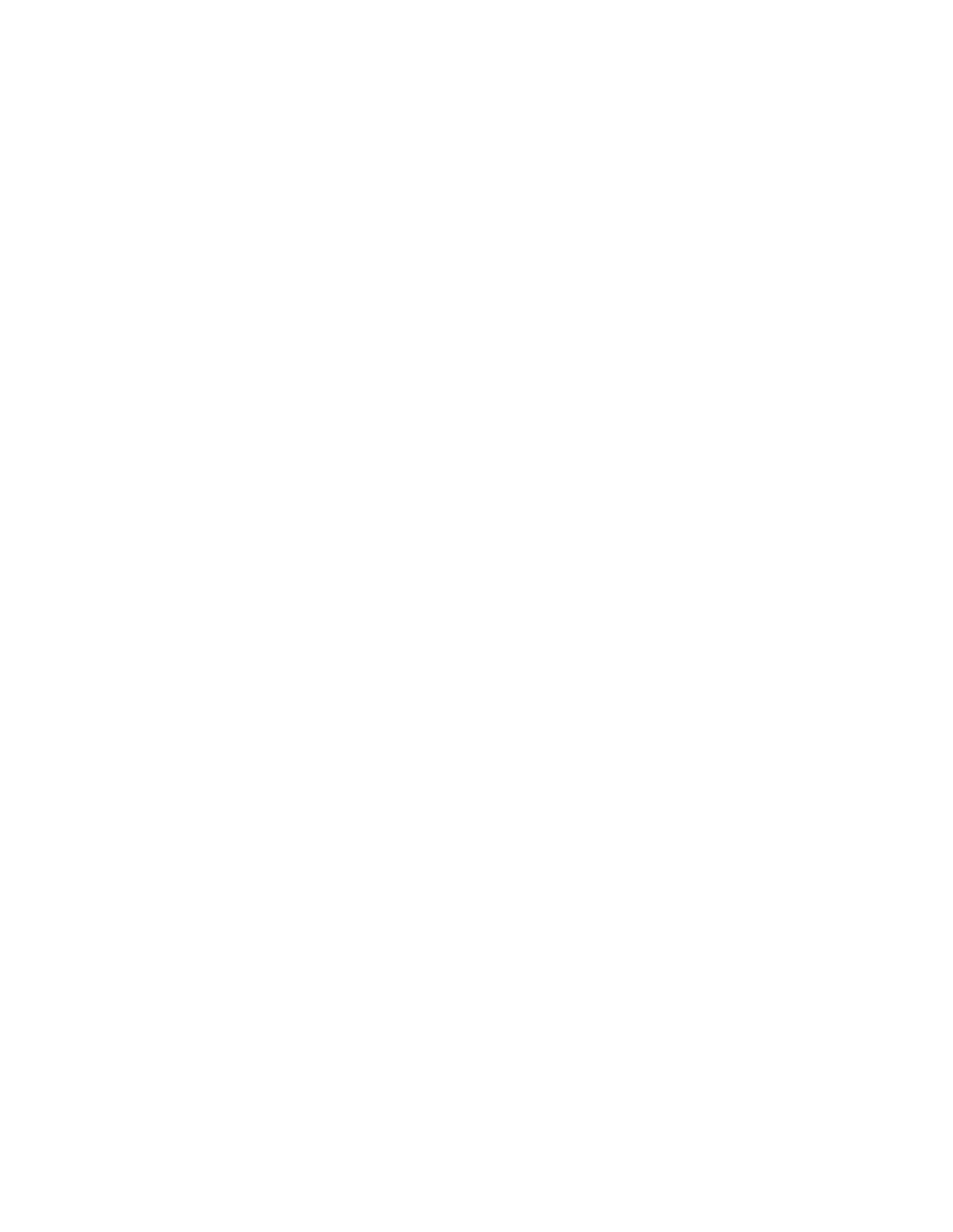# <span id="page-4-0"></span>**FUND SUMMARY – FMC Excelsior Focus Equity ETF**

**Investment Objective:** The Fund seeks long-term capital appreciation.

**Fees and Expenses of the Fund:** This table describes the fees and expenses that you may pay if you buy, hold and sell shares of the Fund. **You may pay other fees, such as brokerage commissions and other fees to financial intermediaries, which are not reflected in the table and Example below.**

| <b>Annual Fund Operating Expenses</b>                                                |          |
|--------------------------------------------------------------------------------------|----------|
| (expenses that you pay each year<br>as a percentage of the value of your investment) |          |
| <b>Management Fees</b>                                                               | 0.70%    |
| Distribution and Service (12b-1) Fees                                                | None     |
| Other Expenses <sup>(1)</sup>                                                        | $0.00\%$ |
| <b>Total Annual Fund Operating Expenses</b>                                          | 0.70%    |

(1) The Fund's adviser, First Manhattan Co., has agreed to pay all expenses incurred by the Trust except for the advisory fee, interest, taxes, brokerage commissions and other expenses incurred in placing or settlement of orders for the purchase and sale of securities and other investment instruments, acquired fund fees and expenses, accrued deferred tax liability, extraordinary expenses, and distribution fees and expenses paid by the Trust under any distribution plan adopted pursuant to Rule 12b-1 under the Investment Company Act of 1940, as amended.

*Example:* This Example is intended to help you compare the cost of investing in the Fund with the cost of investing in other funds.

The Example assumes that you invest \$10,000 in the Fund for the time periods indicated and then sell all of your shares at the end of those periods. The Example also assumes that your investment has a 5% return each year and that the Fund's operating expenses remain the same. Although your actual costs may be higher or lower, based upon these assumptions your costs would be:

> **1 Year 3 Years** \$72 \$224

*Portfolio Turnover:* The Fund pays transaction costs, such as commissions, when it buys and sells securities (or "turns over" its portfolio). A higher portfolio turnover rate may indicate higher transaction costs and may result in higher taxes when Fund shares are held in a taxable account. These costs, which are not reflected in annual fund operating expenses or in the Example, affect the Fund's performance. The Fund has had no turnover as of the date of this prospectus.

**Principal Investment Strategies:** The Fund is an actively managed exchange-traded fund ("ETF") that, during normal market conditions, seeks to invest in approximately 25-30 U.S. exchange-traded common stocks of companies that are listed on U.S. national securities exchanges and trade contemporaneously with the shares of the Fund (the "Shares"). From time to time, the Fund may hold a greater number of common stocks. During the Fund's first year of operations, the Fund expects to hold significantly more than the usual 25-30 U.S. exchange-traded stocks.

There is no targeted market capitalization for the common stocks held by the Fund. The Fund may also hold concentrated positions in common stocks, although the Fund's guidelines provide that no single investment should generally be more than 10% of the Fund's portfolio at acquisition (calculated based on initial cost and without regard to later appreciation).

The Adviser identifies investments for the Fund that it believes possess durable competitive advantages (*i.e.,* business assets or abilities that provide superior long-term value to a company's customers versus its competitors), earn higher than average returns on capital, treat shareholders like partners, and have opportunities to reinvest excess cash profits at above-average rates of return. The Adviser identifies these companies from those listed on U.S. national securities exchanges through fundamental research conducted by the portfolio manager and the Adviser's research department focusing on (i) business quality (including an assessment of the potential drivers and threats to the durability of competitive advantage and long-term growth prospects), (ii) quality of management (including executive compensation and incentives), (iii) quality of earnings, and (iv) cash flow generation. Once an investment opportunity is identified, the Adviser seeks to purchase the shares at valuations that are favorable relative to the quality of the company's business, its earnings, and the Adviser's expectation for long-term growth in value-per-share. The Fund also expects to invest in short-term, U.S. government securities.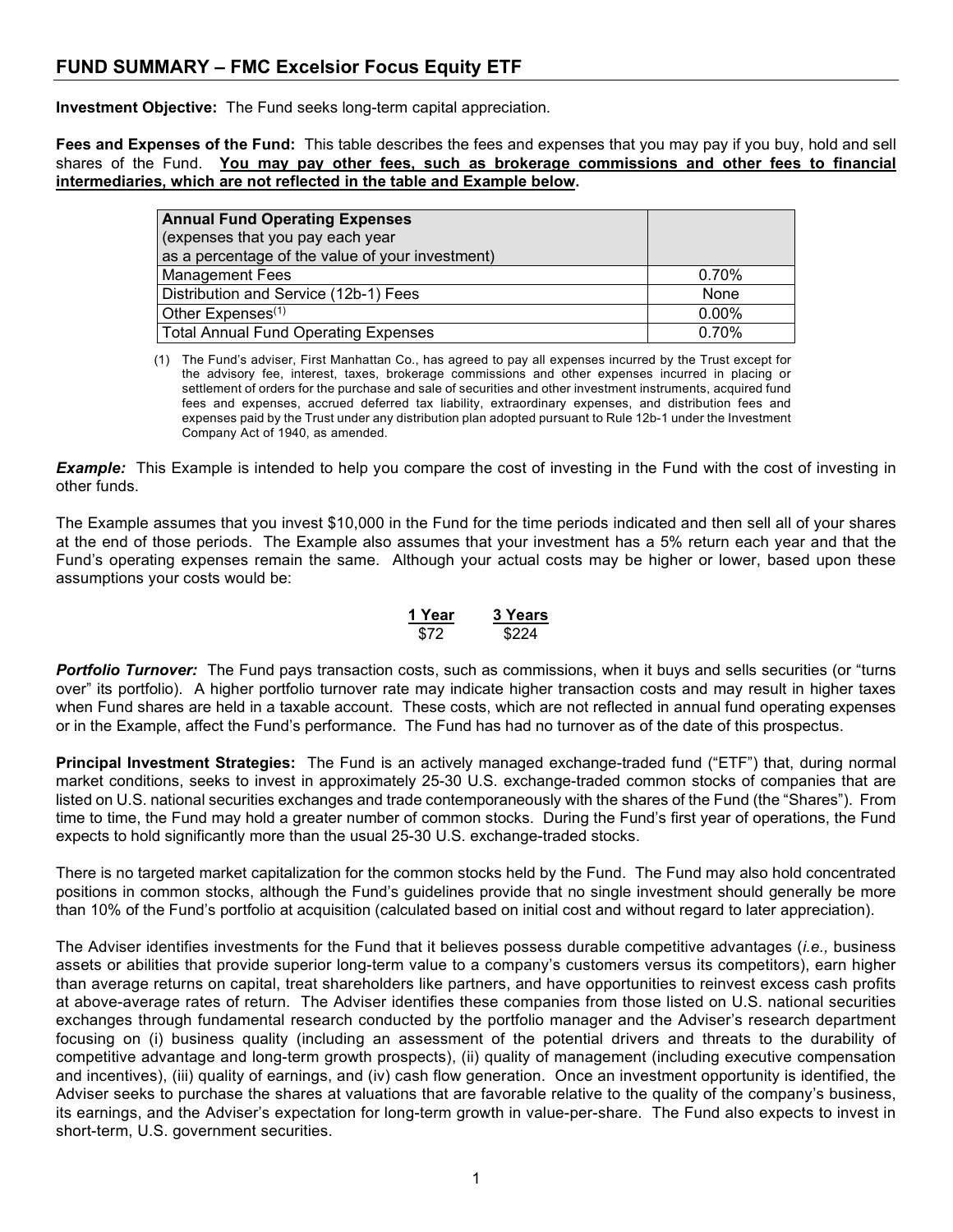Generally, the Fund focuses on making long-term investments. However, the Adviser may sell a security, without limitation, when: 1) a security no longer meets the Adviser's investment criteria or the requirements of the Fund's Order (as defined below) or its Exchange listing requirements; 2) a portfolio company's long-term earnings and reinvestment prospects deteriorate; 3) the Adviser loses confidence in the leadership and governance of a portfolio company; 4) a new security is judged to be comparatively more attractive than a current position; and/or 5) the valuation of a security appears excessively higher than the Adviser's estimates of long-term value. The Fund is authorized to invest solely in securities listed on U.S. exchanges. As a result, the portfolio will be comprised primarily of issuers domiciled in the U.S., but it may include exchange-traded American Depositary Receipts ("ADRs") registered with the SEC that trade contemporaneously with the Shares and holdings in other ETFs that provide exposure to foreign companies that have the same durable competitive advantages described above.

The Fund is non-diversified, which means that a meaningful portion of the Fund's assets may be invested in the securities of a smaller number of companies and/or a more limited number of sectors than a diversified fund. Although the Fund normally holds a focused portfolio of equity securities, the Fund is not required to be fully invested in such securities and may maintain a meaningful portion of its total assets in cash and cash equivalent securities (comprised exclusively of short-term U.S. Treasury securities, government money market funds and repurchase agreements).

The Fund is an actively managed, nontransparent ETF that does not seek to replicate the performance of a specified index. A primary difference for the Fund, compared to traditional ETFs, is that each broker-dealer or other financial intermediary that enters into an agreement with the Fund's distributor to serve as authorized participant for the Fund (each, an "Authorized Participant") establishes and maintains an account through which it conducts creations and redemptions without knowing the identities of the securities purchased or sold in its account (a "Confidential Account") with an agent selected by the Authorized Participant and approved by the Fund (an "AP Representative"). All creation and redemption activity, whether in-kind, partially in-kind, partially cash or all cash, must be conducted by an Authorized Participant through a Confidential Account and an AP Representative. The Authorized Participants provide the Fund securities comprising a proportionate share of the Fund's portfolio holdings in connection with each in-kind creation (the "Creation Basket") and receive securities comprising a proportionate share of the Fund's portfolio holdings in connection with each in-kind redemption (the "Redemption Basket") but do not know the identity of the Fund's Creation Basket or Redemption Basket.

Each day, the Fund or the Fund's custodian transmits the Creation Basket to each AP Representative. Pursuant to a contract (the "Confidential Account Agreement"), the AP Representative is prohibited from disclosing the Creation Basket and the Redemption Basket to the Authorized Participant and cannot use the identity or weighting of the securities in the Creation Basket or the Redemption Basket for any purpose other than executing creations and redemptions. The Confidential Account enables Authorized Participants to transact in the underlying securities of the Creation Basket or the Redemption Basket through their AP Representatives and further enables Authorized Participants to engage in in-kind creation or redemption activity without knowing the identity or weighting of those securities or the composition of the Fund's portfolio generally.

Like other ETFs, the Fund creates and redeems Shares only through Authorized Participants and only in bundles of Shares (comprised of 5,000 shares or more in the case of the Fund) which are referred to as a "Creation Unit." All orders to purchase or redeem Creation Units must be placed by or through an Authorized Participant that has entered into an authorized participant agreement ("AP Agreement") with the Fund's distributor, Northern Lights Distributors, LLC (the "Distributor") using the Authorized Participant's Confidential Account at the AP Representative.

The Fund operates in reliance on an exemptive order from the SEC (the "Order"), which presently limits the types of investments that the Fund may hold to those listed in the Fund's application for the Order. Under the terms of the Order, the Fund is permitted to invest only in the following investments, which, if listed, must trade on a U.S. exchange contemporaneously with the Shares: ETFs, exchange-traded notes, exchange-listed common stocks, exchange-traded preferred stocks, exchange-traded ADRs, exchange-traded real estate investment trusts, exchange-traded commodity pools, exchange-traded metal trusts, exchange-traded currency trusts and U.S. exchange-traded futures for which the reference asset is one in which the Fund may invest directly or, in the case of an index future traded on a U.S. exchange, is based on an index, the components of which are a type of asset in which the Fund could invest directly; as well as cash and cash equivalents (which are short-term U.S. Treasury securities, government money market funds, and repurchase agreements). The Fund's investment strategies and practices, including those listed above, are subject to these limitations. The Adviser does not intend to invest in all of the types of instruments authorized by the Order. In that regard, the Fund is not expected to invest in futures contracts, exchange-traded commodity pools, exchange-traded metal trusts, exchange-traded notes or exchange-traded currency trusts. For more information about the Order, please see pages 2 and 9 of the Statement of Additional Information.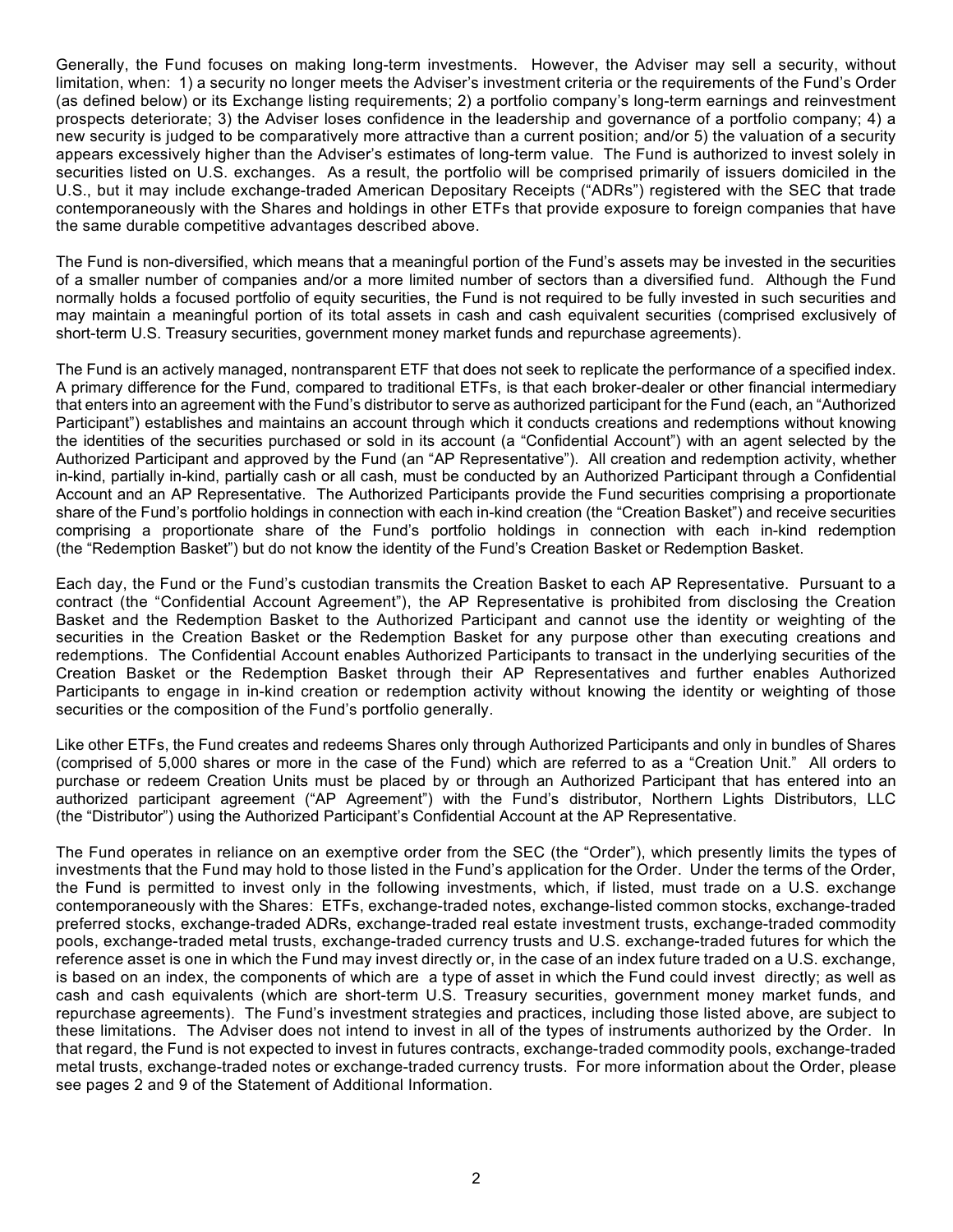**Principal Investment Risks:** As with all funds, there is the risk that you could lose money through your investment in the Fund. Many factors affect the Fund's net asset value ("NAV") and performance.

The following describes the risks the Fund bears with respect to its investments. As with any fund, there is no guarantee that the Fund will achieve its goal.

*Absence of Active Market.* The Fund is a newly organized series and thus has no operating history. While Shares are expected to be listed on the Exchange, there can be no assurance that active trading markets for Shares will develop or be maintained by market makers or Authorized Participants, and there are no obligations for market makers to make a market in Shares or for Authorized Participants to submit purchase or redemption orders for Creation Units. The distributor of Shares does not maintain a secondary market in Shares. In periods of market volatility, market makers and/or Authorized Participants may be less willing to transact in Shares. Further, the Fund is utilizing a novel and unique structure, which may affect the number of entities willing to act as market makers, Authorized Participants or AP Representatives. The absence of an active market for Shares may contribute to Shares trading at a premium or discount to NAV. If a shareholder purchases Shares at a time when the market price is at a premium to the NAV or sells Shares at a time when the market price is at a discount to the NAV, the shareholder may sustain losses. The Fund's non-transparent structure may lead to larger premiums or discounts than those observed in relation to transparent ETFs. In addition, market participants may attempt to reverse engineer the Fund's trading strategy which, if successful, could increase opportunities for trading practices that may disadvantage the Fund and its shareholders.

*Active Management Risk.* The Adviser's judgments about the growth, value or potential appreciation of an investment may prove to be incorrect or fail to have the intended results, which could adversely impact the Fund's performance and cause it to underperform relative to other funds with similar investment goals or relative to its benchmark, or not to achieve its investment goal. This underperformance may be exacerbated by the fact that the Order limits the universe of securities in which the Fund is authorized to invest as compared to other types of ETFs or mutual funds, which are allowed to invest in securities other than U.S. securities exchange listed instruments.

*Allocation and Information Risk.* The investment strategy used by the Fund is similar to the investment strategy used by a private fund managed by the Adviser and to manage client accounts. As a result, in situations in which there is a limited supply of securities called for by the investment strategy, it is possible that the Fund may not be able to acquire the maximum amount of the securities it seeks. In addition, because the investment strategy used to manage the private fund is similar to that of the Fund, it is possible that investors in the private fund may be able to ascertain the composition of the Fund's portfolio in advance of the public disclosure of portfolio holdings and trade in a manner that adversely affects the Fund.

*Authorized Participant and AP Representative Risk.* The Fund's Authorized Participants will engage in all creation and redemption activity through an AP Representative, an unaffiliated broker-dealer with which such Authorized Participant has signed an agreement to establish a confidential account for the benefit of such Authorized Participant and that will deliver or receive, on behalf of the Authorized Participant, all consideration to or from the Fund in a creation or redemption. AP Representatives have knowledge of the composition of the Fund's portfolio holdings, and are restricted from disclosing such composition, including to the Authorized Participants. The Fund has a limited number of institutions that act as Authorized Participants, or that may act as AP Representatives. If these institutions exit the business or are, for any reason, unable to process creation and/or redemption orders with respect to the Fund, or purchase and sell securities in connection with creation and/or redemption orders, as applicable, and no other Authorized Participant or AP Representative steps forward to create or redeem, or purchase or sell securities, as applicable, Shares may trade at a premium or discount to NAV and possibly face trading halts and/or delisting.

*Depositary Receipts Risk.* Investment in exchange-listed depositary receipts does not eliminate all risks inherent in investing in securities of non-U.S. issuers. The market value of depositary receipts is dependent upon the market value of the underlying securities and fluctuations in the relative value of the currencies in which the depositary receipts and the underlying securities are quoted.

*Early Close/Trading Halt Risk.* An exchange or market may close or impose a market trading halt or issue trading halts on specific securities, or the ability to buy or sell certain securities or financial instruments may be restricted, which may prevent the Fund from buying or selling certain securities or financial instruments. In these circumstances, the Fund may be unable to rebalance its portfolio, may be unable to accurately price its investments and may incur substantial trading losses. Any securities currently subject to an exchange-imposed trading halt are listed on the Fund's website, [www.FMCX.com.](http://www.fmcx.com/) Additionally, if at any time the securities representing 10% or more of the Fund's portfolio become subject to a trading halt or otherwise do not have readily available market quotations, the Adviser may request the Listing Exchange to halt trading in Shares, meaning that investors would not be able to trade their Shares. During any such trading halt, the verified intra-day indicative value ("VIIV") would continue to be calculated and disseminated. Trading halts may have a greater impact on the Fund than on traditional ETFs because of its lack of transparency and the requirement that it hold exclusively listed instruments (other than cash and money market instruments).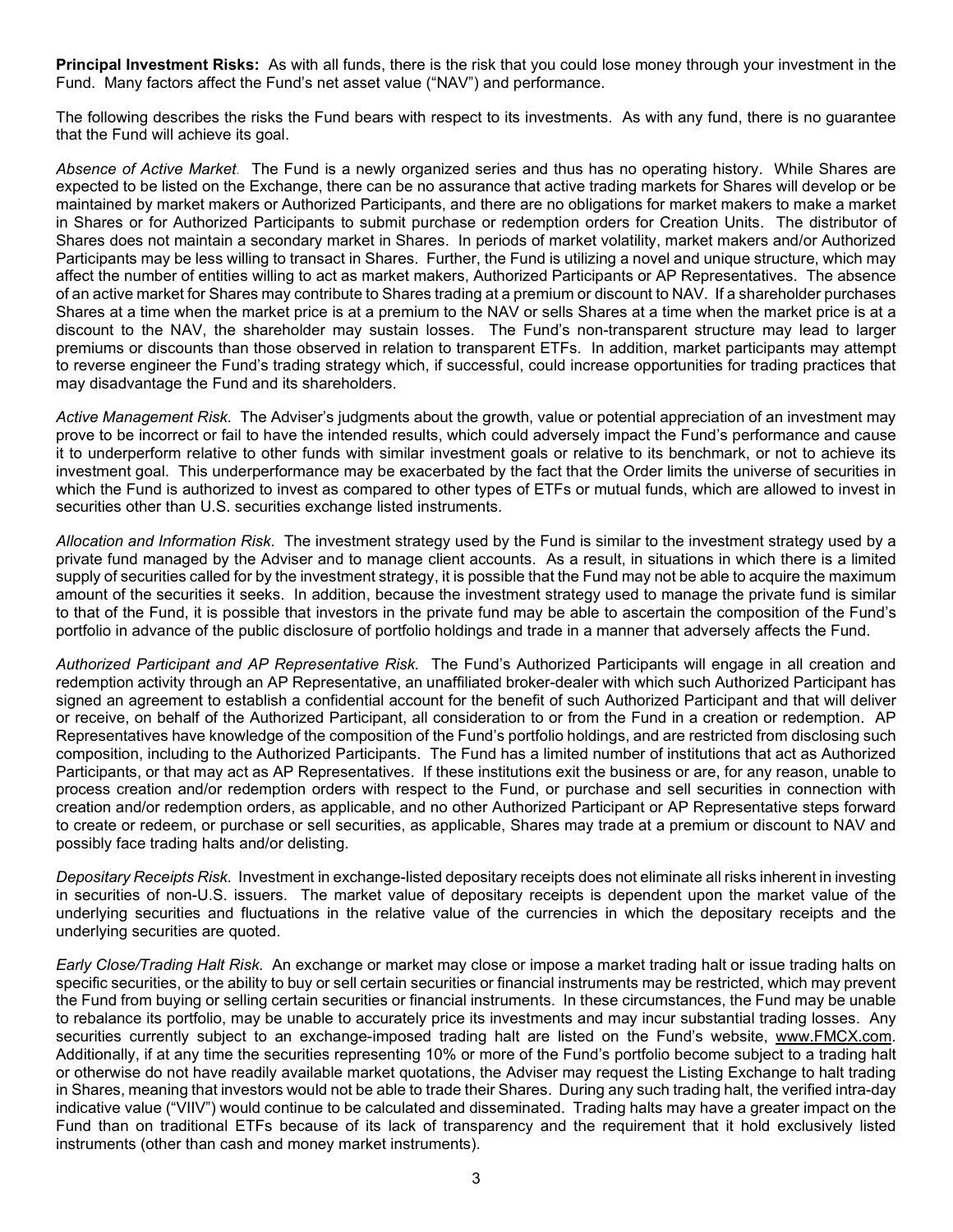*Equity Securities Risk.* Fluctuations in the value of equity securities held by the Fund will cause the NAV of the Fund and the price of Shares to fluctuate.

• *Common Stock Risk.* Common stock of an issuer in the Fund's portfolio may decline in price if the issuer fails to make anticipated dividend payments. In addition, common stocks may experience significantly more volatility in returns than other asset classes.

*ETF Structure Risk.* The Fund is structured as an ETF and as a result is subject to special risks, including:

- *Not Individually Redeemable.* Shares are not individually redeemable to retail investors and may be redeemed only by the ETF only to Authorized Participants at NAV in large blocks known as "Creation Units." A retail investor generally incurs brokerage costs when selling Shares. There may also be regulatory and other charges that are incurred as a result of trading activity. Because of the costs inherent in buying or selling Shares, frequent trading may detract significantly from investment results and an investment in Shares may not be advisable for investors who anticipate regularly making small investments through a brokerage account.
- *Trading Issues.* Although Shares are listed for trading on one or more stock exchanges, there can be no assurance that Shares will continue to trade on any such stock exchange or that Shares will continue to meet the requirements for listing or trading on any exchange. There also can be no assurance that an active trading market for such Shares will develop or be maintained by market makers or Authorized Participants. Authorized Participants are not obligated to execute purchase or redemption orders for Creation Units. In periods of market stress, market makers and/or Authorized Participants may be less willing to transact in Shares. Further, the Fund is utilizing a novel and unique structure, which may affect the number of entities willing to act as market makers, Authorized Participants or AP Representatives, particularly during periods of market stress.
- *Market Price Variance Risk.* The market prices of Shares will fluctuate in response to changes in NAV and supply and demand for Shares and will include a "bid-ask spread" charged by the exchange specialists, market makers or other participants that trade the particular security.
	- $\circ$  In times of market stress, market makers may step away from their role market making in shares of ETFs and in executing trades, which can lead to differences between the market value of Shares and the Fund's NAV.
	- $\circ$  The market price of Shares may deviate from the Fund's NAV, particularly during times of market stress, with the result that investors may pay significantly more or significantly less for Shares than the Fund's NAV, which is reflected in the bid and ask price for Shares or in the closing price.
	- $\circ$  In stressed market conditions, the market for Shares may become less liquid in response to the deteriorating liquidity of the Fund's portfolio. This adverse effect on the liquidity of Shares may, in turn, lead to differences between the market value of Shares and the Fund's NAV.

*Focused Portfolio Risk.* Investing in a limited number of companies, such as the Fund does, carries more risk than might be the case if the portfolio were more diversified because changes in the value of a single company may have a more significant effect, either negative or positive on the Fund's value.

*Growth Securities Risk.* The Fund invests in growth securities, which may be more volatile than other types of investments, may perform differently than the market as a whole, and may underperform when compared to securities with different investment parameters. Under certain market conditions, growth securities have performed better during the later stages of economic recovery (although there is no guarantee that they will continue to do so). Therefore, growth securities may go in and out of favor over time.

*Issuer Risk.* The performance of the Fund depends on the performance of individual securities to which the Fund has exposure. Changes in the financial condition of an issuer of those securities may cause the value of the securities to decline.

*Large Capitalization Companies Risk.* The value of investments in larger companies may not rise as much as smaller companies, or larger companies may be unable to respond quickly to competitive challenges, such as changes in technology and consumer tastes.

*Limited History of Operations Risk.* The Fund is a new ETF with a limited history of operations for investors to evaluate. This is the first ETF advised by the Adviser. Although the Adviser has used the investment strategy underlying the Fund in managing the accounts of other types of clients, including a private fund, or advising on accounts of other clients, the Adviser has not used the investment strategy in managing an ETF. Because of the more limited universe of eligible investments and diversity requirements of the Fund than those of other client accounts, the investment strategy may perform differently in this context. Moreover, the Fund anticipates that, at inception, it will hold a larger portfolio of securities than it will over time as the Fund grows in size. The initial portfolio of the Fund is expected to differ from its target portfolio. Initially, the Fund is expected to include in its portfolio some securities received as part of the initial seeding of the Fund through Section 351 exchanges, which the Fund intends to hold for a shorter time horizon. The Adviser estimates that the Fund will be operating with its target holdings within 12 months after launch assuming that the assets under management expand to over \$50 million as anticipated and market conditions remain stable.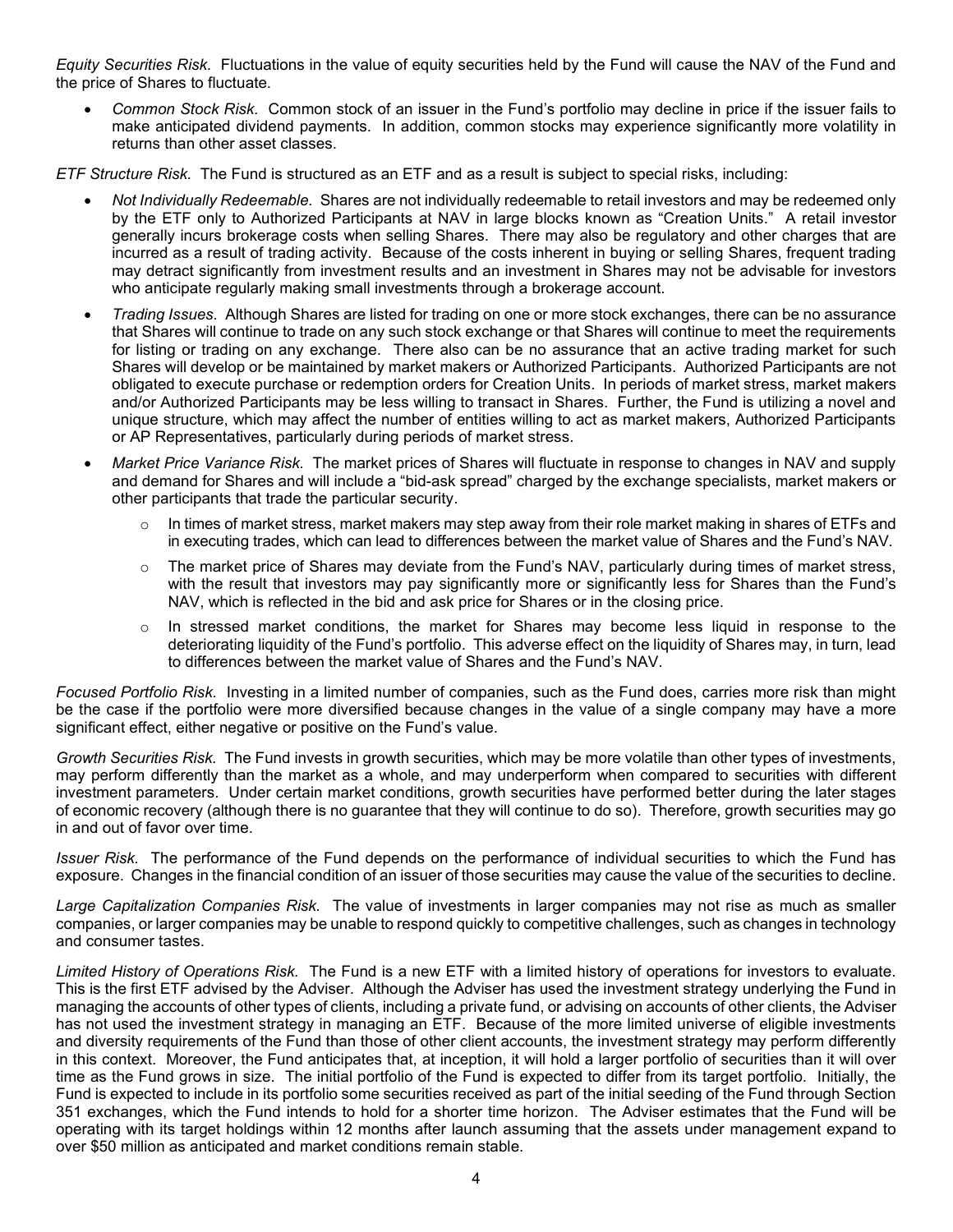*Market Risk.* The increasing interconnectivity between global economies and financial markets increases the likelihood that events or conditions in one region or financial market may adversely impact issuers in a different country, region or financial market. Securities in the Fund's portfolio may underperform due to inflation (or expectations for inflation), interest rates, global demand for particular products or resources, natural disasters, climate change and climate-related events, pandemics, epidemics, terrorism, military conflicts, geopolitical events, regulatory events and governmental or quasi-governmental actions. The occurrence of global events similar to those in recent years may result in market volatility and may have long term effects on the U.S. financial market. The current novel coronavirus (COVID-19) global pandemic and the aggressive responses taken by many governments, which have included closing borders, restricting international and domestic travel, and the imposition of quarantines or similar restrictions, as well as the forced or voluntary closure of, or operational changes to, many retail and other businesses, has had negative impacts, and in many cases severe negative impacts, on the U.S. financial market. It is not known how long such impacts, or any future impacts of other significant events described above, will or would last, but there could be a prolonged period of global economic slowdown, which may impact your Fund investment.

*Non-diversified Risk.* The Fund is classified as non-diversified. A non-diversified fund may invest a greater percentage of its assets in a smaller number of securities than a diversified fund. This gives the Portfolio Manager (as defined below) the flexibility to hold large positions in a smaller number of securities. If so, a price change in any one of those securities may have a greater impact on the Fund's share price than would be the case in a diversified fund and the Fund may be more volatile than if it was diversified.

*Portfolio Transparency Risk.* Unlike traditional ETFs, the Fund does not tell the public what assets it holds each day, and AP Representatives are required to maintain information regarding the creation basket in confidence and to purchase deposit securities and sell redemption securities for Authorized Participants in a manner designed to obscure portfolio related information. Instead, the Fund files its portfolio holdings with the SEC quarterly and provides a VIIV, calculated and disseminated every second throughout the trading day. The VIIV is intended to provide investors with enough information to allow for an effective arbitrage mechanism that keeps the market price of Shares trading at or close to the underlying NAV per share of the Fund. There is, however, a risk, which may increase during periods of market disruption or volatility, that market prices will vary significantly from the underlying NAV of the Fund. Similarly, because Shares trade on the basis of a published VIIV, they may trade at a wider bid-ask spread than shares of ETFs that publish their portfolios on a daily basis, especially during periods of market disruption or volatility, and therefore, may cost investors more to trade. The Adviser or its designee will monitor on an on-going basis how Shares trade, including the level of any market price premium or discount to NAV and the bid-ask spreads on market transactions. Should there be extended periods of unusually high bid-ask spreads, the Board will consider the continuing viability of the Fund, whether shareholders are being harmed, and what, if any, action would be appropriate to, among other things, narrow the premium/discount or bid-ask spreads as applicable. Potential actions may include, but are not limited to, changing lead market makers, listing the Fund on a different exchange, changing the size of Creation Units, changing the Fund's investment objective or strategy, and liquidating the Fund. Although the Fund seeks to benefit from keeping its portfolio information concealed, some market participants may attempt to use the VIIV to identify the Fund's trading strategy, which if successful, could result in such market participants engaging in certain predatory trading practices that may have the potential to adversely affect the Fund and its shareholders. The Fund's website contains a historical comparison of each business day's final VIIV to that Business Day's NAV and the specific methodology for calculating the VIIV.

*Section 351 Risk.* The initial capital raise from investors is expected to include some in-kind contributions of securities from current investors in the investment strategy followed by the Fund in exchange for Shares. In-kind contributions may qualify for non-recognition treatment to the contributing parties under Section 351 of the Internal Revenue Code, assuming that the requirements of Section 351 are met, which would have corresponding consequences for the tax basis to the Fund in those contributed securities. There can be no assurances regarding the value or tax basis of the contributions in kind, which could result in a negative effect on after-tax returns to investors seeding the Fund, and/or other investors in the Fund.

*Risk to Contributing Investors.* If for any reason, including the failure of the contributing investors to provide the Fund with accurate information, the initial contribution of assets to the Fund in exchange for Shares fails to meet the requirements of Section 351, the contribution of assets will be treated as a taxable event and the contributing investors would recognize an immediate gain or loss on the contributed assets. The Fund makes no representations as to whether any of such in-kind contributions qualify for Section 351 treatment, or as to any ancillary tax consequences. Additionally, future changes in the Internal Revenue Code or regulations and interpretations applicable to Section 351 may impact the ability of contributing investors to take advantage of the deferral of immediate gains or losses on contributed assets. Neither the Fund nor the Advisor gives any assurance to the initial investors as to the tax characterization of their contribution of assets to the Fund in exchange for Shares. Investors making in-kind contributions to the Fund are urged to consult their own tax advisors.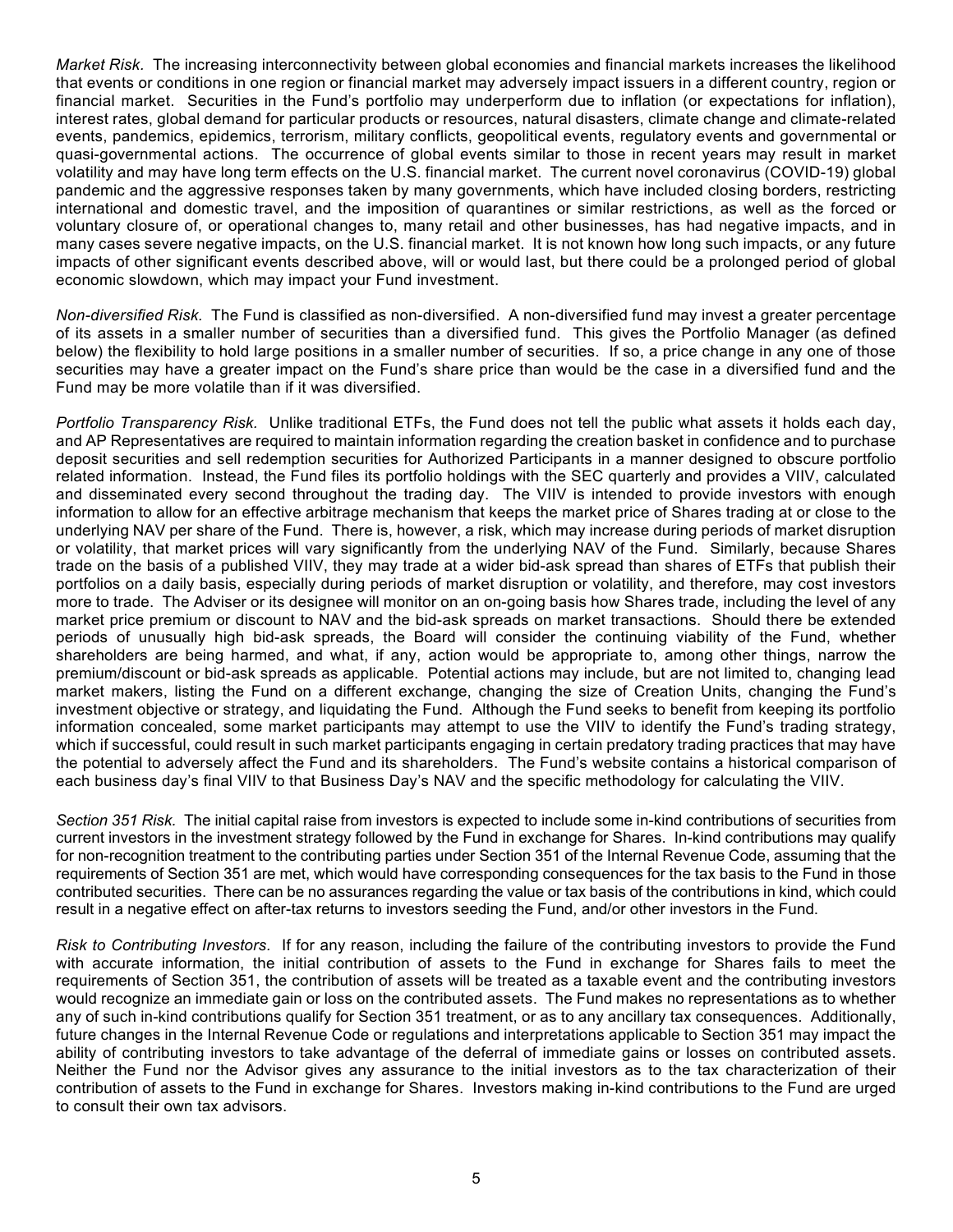*Sector Risk.* The Fund may have significant exposure to a limited number of issuers conducting business in the same sector or group of sectors. Market conditions, interest rates, and economic, regulatory, or financial developments could significantly affect a single sector or a group of sectors, and the securities of companies in that sector or group of sectors could react similarly to these or other developments. The Fund will be subject to the risk that economic, political or other conditions that have a negative effect on these sectors may adversely affect the Fund to a greater extent than if the Fund's assets were invested in a wider variety of sectors or industries.

*Consumer Discretionary Sector Risk.* The consumer discretionary sector may be affected by changes in domestic and international economies, exchange and interest rates, competition, consumers' disposable income, consumer preferences, social trends and marketing campaigns.

*Technology Sector*. The Fund may be more susceptible to the particular risks that affect companies in the technology sector than if it were invested in a wider variety of companies in unrelated sectors. Companies in the technology sector are subject to certain risks, including the risk that new services, equipment or technologies will not be accepted by consumers and businesses or will become rapidly obsolete. Performance of such companies may be affected by factors including obtaining and protecting patents (or the failure to do so) and significant competitive pressures, including aggressive pricing of their products or services, new market entrants, competition for market share and short product cycles due to an accelerated rate of technological developments. Such competitive pressures may lead to limited earnings and/or falling profit margins. As a result, the value of their securities may fall or fail to rise. In addition, many technology sector companies have limited operating histories and prices of these companies' securities historically have been more volatile than other securities, especially over the short term.

*Small Fund Risk.* When the Fund's size is small, the Fund may experience low trading volume and wide bid-ask spreads. In addition, the Fund may face the risk of being delisted if the Fund does not meet certain conditions of the listing exchange. If the Fund does not attract additional assets, the Fund's expenses will continue to be spread over a small asset base. In light of this risk, investors who currently invest in an investment strategy similar to that of the Fund through managed and other types of individual accounts or private funds should compare the costs and benefits of investing in the Fund with those of investing through other means. Investment through the Fund is expected to provide cost savings to investors as compared to other methods of investing in the strategy but only if the Fund achieves a certain asset size at which economies of scale may be achieved.

*Value Investing Risk.* The value approach to investing involves the risk that stocks may remain undervalued, undervaluation may become more severe, or perceived undervaluation may actually represent intrinsic value. Value stocks may underperform the overall equity market while the market concentrates on growth stocks.

**Performance:** Because the Fund has only recently commenced investment operations, no historical performance information is presented for the Fund at this time. In the future, performance information for the Fund will be presented in this section of the Prospectus. Also, shareholder reports containing financial and performance information will be mailed to shareholder semi-annually. Updated performance information will be available at no cost by visiting [www.FMCX.com](http://www.fmcx.com/) or by calling 888-530-2448.

**Investment Adviser:** First Manhattan Co. (the "Adviser")

**Trading Sub-Adviser:** Vident Investment Advisory, LLC (the "Trading Sub-Adviser")

**Portfolio Manager:** Himayani Puri, Senior Managing Director and Director of Research, First Manhattan Co.

**Purchase and Sale of Shares:** Individual Shares may be purchased and sold in secondary market transactions through a broker dealer or at market price. Shares are listed for trading on the Exchange and trade at market prices rather than NAV. Shares may trade at a price that is greater than, at, or less than NAV. An investor may incur costs attributable to the difference between the highest price a buyer is willing to pay to purchase Shares (bid) and the lowest price a seller is willing to accept for Shares (ask) when buying or selling Shares in the second market (the "bid-ask spread"). Because the Fund has only recently commenced investment operations, no information on the Fund's NAV, market price, premiums and discounts and bid-asks spreads is presented at this time. In the future, this information will be presented in the Prospectus and on the Fund's website at [www.FMCX.com.](http://www.fmcx.com/)

**Tax Information:** The Fund's distributions generally will be taxable as ordinary income or long-term capital gains. A sale of Shares may result in capital gain or loss.

**Payments to Broker-Dealers and Other Financial Intermediaries:** If you purchase the Fund through a broker-dealer or other financial intermediary (such as a bank), the Adviser or its related companies may pay the intermediary for the sale of Shares and related services. These payments may create a conflict of interest by influencing the broker-dealer or other intermediary and your salesperson to recommend the Fund over another investment. Ask your salesperson or visit your financial intermediary's website for more information.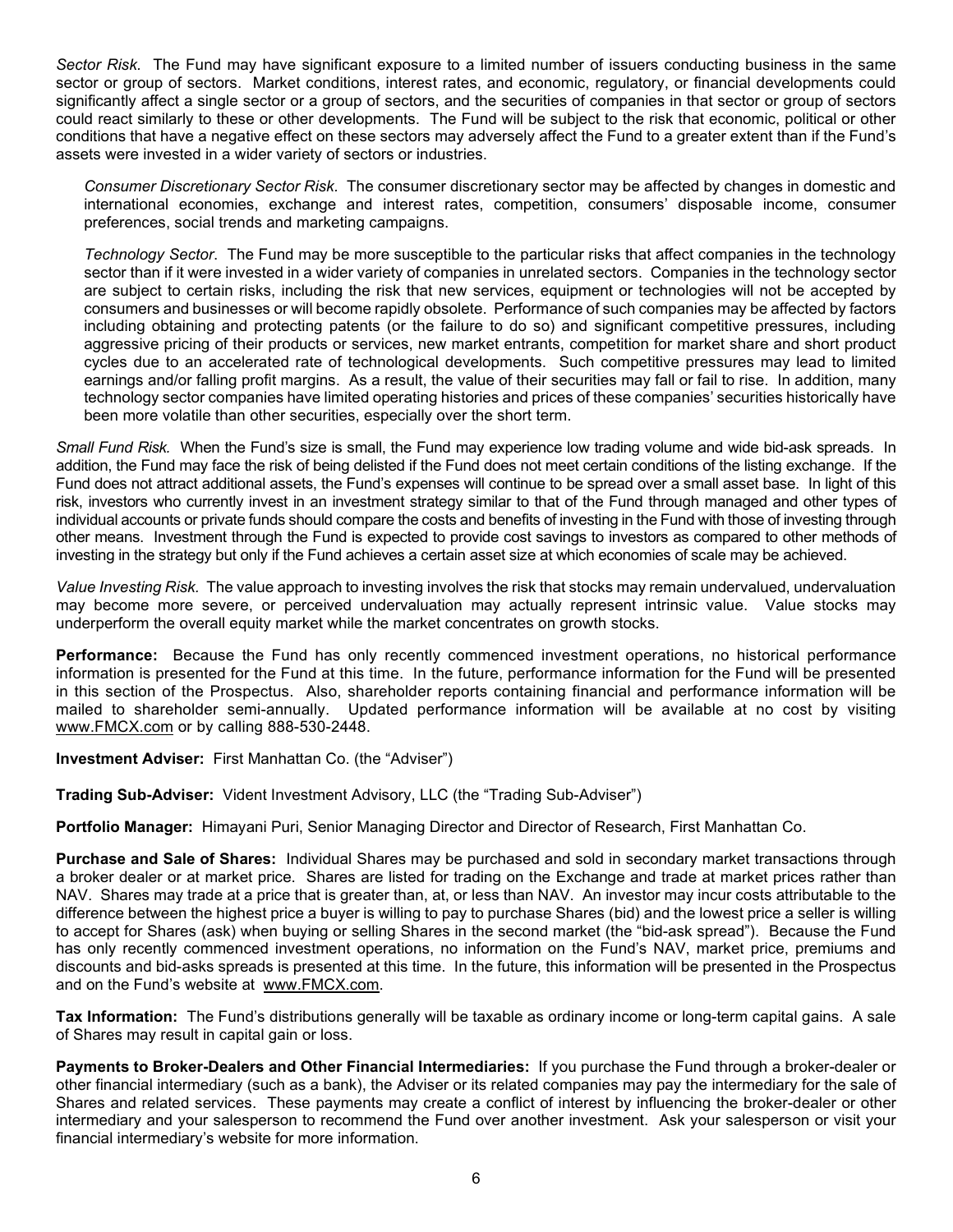### <span id="page-10-0"></span>**ADDITIONAL INFORMATION ABOUT PRINCIPAL INVESTMENT STRATEGIES AND RELATED RISKS**

<span id="page-10-1"></span>**INVESTMENT OBJECTIVE:** The Fund seeks long-term capital appreciation.

The Fund will adhere to the investment objective during normal market conditions. The Fund's investment objective may be changed by the Board of Trustees upon 60 days' written notice to shareholders. The Fund has adopted a policy to invest at least 80% of its assets in a particular type of security. The Fund may change its 80% policy upon 60 days' written notice to its shareholders.

<span id="page-10-2"></span>**PRINCIPAL INVESTMENT STRATEGIES:** The Fund is an actively managed ETF that, during normal market conditions, seeks to invest in approximately 25-30 U.S. exchange-traded common stocks of companies that are listed on U.S. national securities exchanges and trade contemporaneously with Shares. From time to time, the Fund may hold a greater number of common stocks. During the Fund's first year of operations, the Fund expects to hold significantly more than the usual 25-30 U.S. exchange traded stocks.

There is no targeted market capitalization for the common stocks held by the Fund. The Fund may also hold concentrated positions in common stocks, although the Fund's guidelines provide that no single investment should generally be more than 10% of the Fund's portfolio at acquisition (calculated based on initial cost and without regard to later appreciation).

The Adviser identifies investments for the Fund that it believes possess durable competitive advantages (*i.e.,* business assets or abilities that provide superior long-term value to a company's customers versus its competitors), earn higher than average returns on capital, treat shareholders like partners, and have opportunities to reinvest excess cash profits at above-average rates of return. The Adviser identifies these companies from those listed on U.S. national securities exchanges through fundamental research conducted by the portfolio manager and the Adviser's research department focusing on (i) business quality (including an assessment of the potential drivers and threats to the durability of competitive advantage and long-term growth prospects), (ii) quality of management (including executive compensation and incentives), (iii) quality of earnings, and (iv) cash flow generation. Once an investment opportunity is identified, the Adviser seeks to purchase the shares at valuations that are favorable relative to the quality of the company's business, its earnings, and the Adviser's expectation for long-term growth in value-per-share. The Fund also expects to invest in short-term U.S. government securities.

Generally, the Fund focuses on making long-term investments. However, the Adviser may sell a security, without limitation, when: 1) a security no longer meets the Adviser's investment criteria or the requirements of the Order or its Exchange listing requirements; 2) a portfolio company's long-term earnings and reinvestment prospects deteriorate; 3) the Adviser loses confidence in the leadership and governance of a portfolio company; 4) a new security is judged to be comparatively more attractive than a current position; and/or 5) the valuation of a security appears excessively higher than the Adviser's estimates of long-term value. The Fund is authorized to invest solely in securities listed on U.S. exchanges. As a result the portfolio will be comprised primarily of issuers domiciled in the U.S., but it may include exchange-traded ADRs registered with the SEC that trade contemporaneously with the Shares and holdings in other ETFs that provide exposure to foreign companies that have the same durable competitive advantages described above.

The Fund is non-diversified, which means that a meaningful portion of the Fund's assets may be invested in the securities of a smaller number of companies and/or a more limited number of sectors than a diversified fund. Although the Fund normally holds a focused portfolio of equity securities, the Fund is not required to be fully invested in such securities and may maintain a meaningful portion of its total assets in cash and cash equivalent securities (comprised exclusively of short-term U.S. Treasury securities, government money market funds and repurchase agreements).

The Fund is an actively managed, nontransparent ETF that does not seek to replicate the performance of a specified index. A primary difference for the Fund, compared to traditional ETFs, is that each broker-dealer or other financial intermediary that enters into an agreement with the Fund's distributor to serve as an Authorized Participant establishes and maintains a Confidential Account with an AP Representative. All creation and redemption activity, whether in-kind, partially in-kind, partially cash or all cash, must be conducted by an Authorized Participant through its Confidential Account and an AP Representative. The Authorized Participants provide the Fund with deposit securities comprising the Creation Basket and receive portfolio securities comprising the Redemption Basket but do not know the identity of the Fund's Creation Basket or Redemption Basket.

Each day, the Fund or the Fund's custodian transmits the Creation Basket to each AP Representative. Pursuant to a Confidential Account Agreement, the AP Representative is prohibited from disclosing the Creation Basket and the Redemption Basket to the Authorized Participant and cannot use the identity or weighting of the securities in the Creation Basket or the Redemption Basket for any purpose other than executing creations and redemptions. The Confidential Account enables Authorized Participants to transact in the underlying securities of the Creation Basket or the Redemption Basket through their AP Representatives and further enables Authorized Participants to engage in in-kind creation or redemption activity without knowing the identity or weighting of those securities or the composition of the Fund's portfolio generally.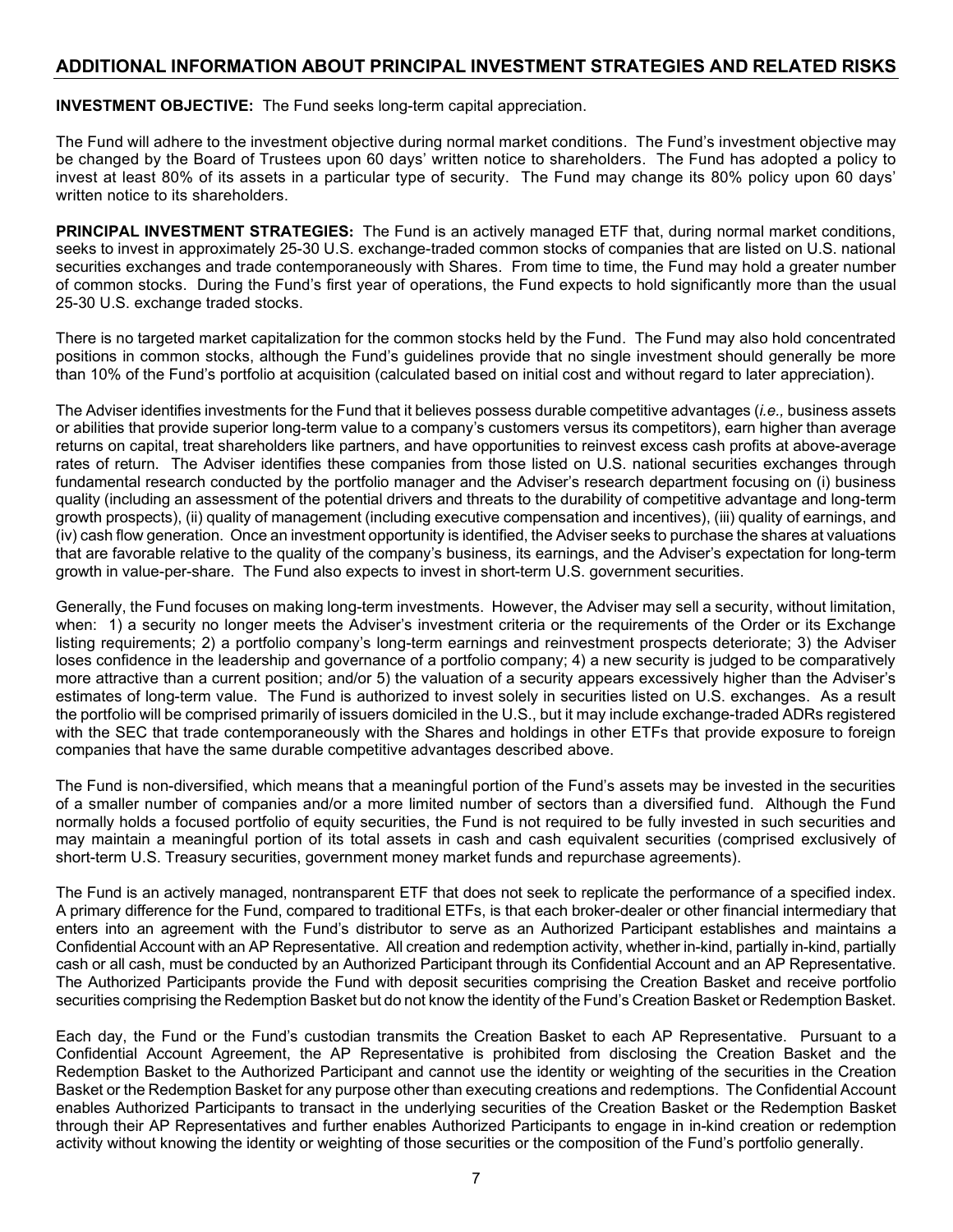Like other ETFs, the Fund creates and redeems Shares only through Authorized Participants and only in bundles of Shares (comprised of 5,000 shares or more in the case of the Fund) which are referred to as a "Creation Unit." All orders to purchase or redeem Creation Units must be placed by or through an Authorized Participant that has entered into an AP Agreement with the Distributor using the Authorized Participant's Confidential Account at the AP Representative.

The Fund operates in reliance on the Order, which presently limits the types of investments the Fund may hold to those listed in the Fund's application for the Order. Under the terms of the Order, the Fund is permitted to invest only in the following investments, which, if listed, must trade on a U.S. exchange contemporaneously with the Shares: ETFs, exchange-traded notes, exchange listed common stocks, exchange-traded preferred stocks, exchange-traded ADRs, exchange-traded real estate investment trusts, exchange-traded commodity pools, exchange-traded metal trusts, exchange-traded currency trusts and U.S. exchange-traded futures for which the reference asset is one in which the Fund may invest directly or, in the case of an index future traded on a U.S. exchange, is based on an index, the components of which are a type of asset in which the Fund could invest directly; as well as cash and cash equivalents (which are short-term U.S. Treasury securities, government money market funds, and repurchase agreements). The Fund's investment strategies and practices, including those listed above, are subject to these limitations. The Adviser does not intend to invest in all of the types of instruments authorized by the Order. In that regard, the Fund is not expected to invest in futures contracts, exchange-traded commodity pools, exchange-traded metal trusts, exchange-traded notes or exchange-traded currency trusts. For more information about the Order, please see pages 2 and 9 of the SAI.

Shares are listed for trading on the NYSE Arca. The market price for a share of the Fund may be different from the Fund's most recent NAV.

<span id="page-11-0"></span>**PRINCIPAL INVESTMENT RISKS:** As with all investments, there is the risk that you could lose money through your investment in the Fund. Many factors affect the Fund's NAV and performance.

The following describes the risks the Fund bears with respect to its investments. As with any fund, there is no guarantee that the Fund will achieve its goal.

*Absence of Active Market.* The Fund is a newly organized series and thus has no operating history. While Shares are expected to be listed on the Exchange, there can be no assurance that active trading markets for Shares will develop or be maintained by market makers or Authorized Participants, and there are no obligations for market makers to make a market in Shares or for Authorized Participants to submit purchase or redemption orders for Creation Units. The distributor of Shares does not maintain a secondary market in Shares. In periods of market volatility, market makers and/or Authorized Participants may be less willing to transact in Shares. Further, the Fund is utilizing a novel and unique structure, which may affect the number of entities willing to act as market makers, Authorized Participants or AP Representatives. The absence of an active market for Shares may contribute to Shares trading at a premium or discount to NAV. If a shareholder purchases Shares at a time when the market price is at a premium to the NAV or sells Shares at a time when the market price is at a discount to the NAV, the shareholder may sustain losses. The Fund's non-transparent structure may lead to larger premiums or discount than those observed in relation to transparent ETFs. In addition, market participants may attempt to reverse engineer the Fund's trading strategy which, if successful, could increase opportunities for trading practices that may disadvantage the Fund and its shareholders.

*Active Management Risk.* The Adviser's judgments about the growth, value or potential appreciation of an investment may prove to be incorrect or fail to have the intended results, which could adversely impact the Fund's performance and cause it to underperform relative to other funds with similar investment goals or relative to its benchmark, or not to achieve its investment goal. This underperformance may be exacerbated by the fact that the Order limits the universe of securities in which the Fund is authorized to invest as compared to other types of ETFs or mutual funds, which are allowed to invest in securities other than U.S. exchange-listed instruments.

*Allocation and Information Risk.* The investment strategy used by the Fund is similar to the investment strategy used by a private fund managed by the Adviser and to manage client accounts. As a result, in situations in which there is a limited supply of securities called for by the investment strategy, it is possible that the Fund may not be able to acquire the maximum amount of the securities it seeks. In addition, because the investment strategy used to manage the private fund is similar to that of the Fund, it is possible that investors in the private fund may be able to ascertain the composition of the Fund's portfolio in advance of the public disclosure of portfolio holdings and trade in a manner that adversely affects the Fund.

*Authorized Participant and AP Representative Risk.* The Fund's Authorized Participants will engage in all creation and redemption activity through an AP Representative, an unaffiliated broker-dealer with which such Authorized Participant has signed an agreement to establish a confidential account for the benefit of such Authorized Participant and that will deliver or receive, on behalf of the Authorized Participant, all consideration to or from the Fund in a creation or redemption. AP Representatives have knowledge of the composition of the Fund's portfolio holdings, and are restricted from disclosing such composition, including to the Authorized Participants. The Fund has a limited number of institutions that act as Authorized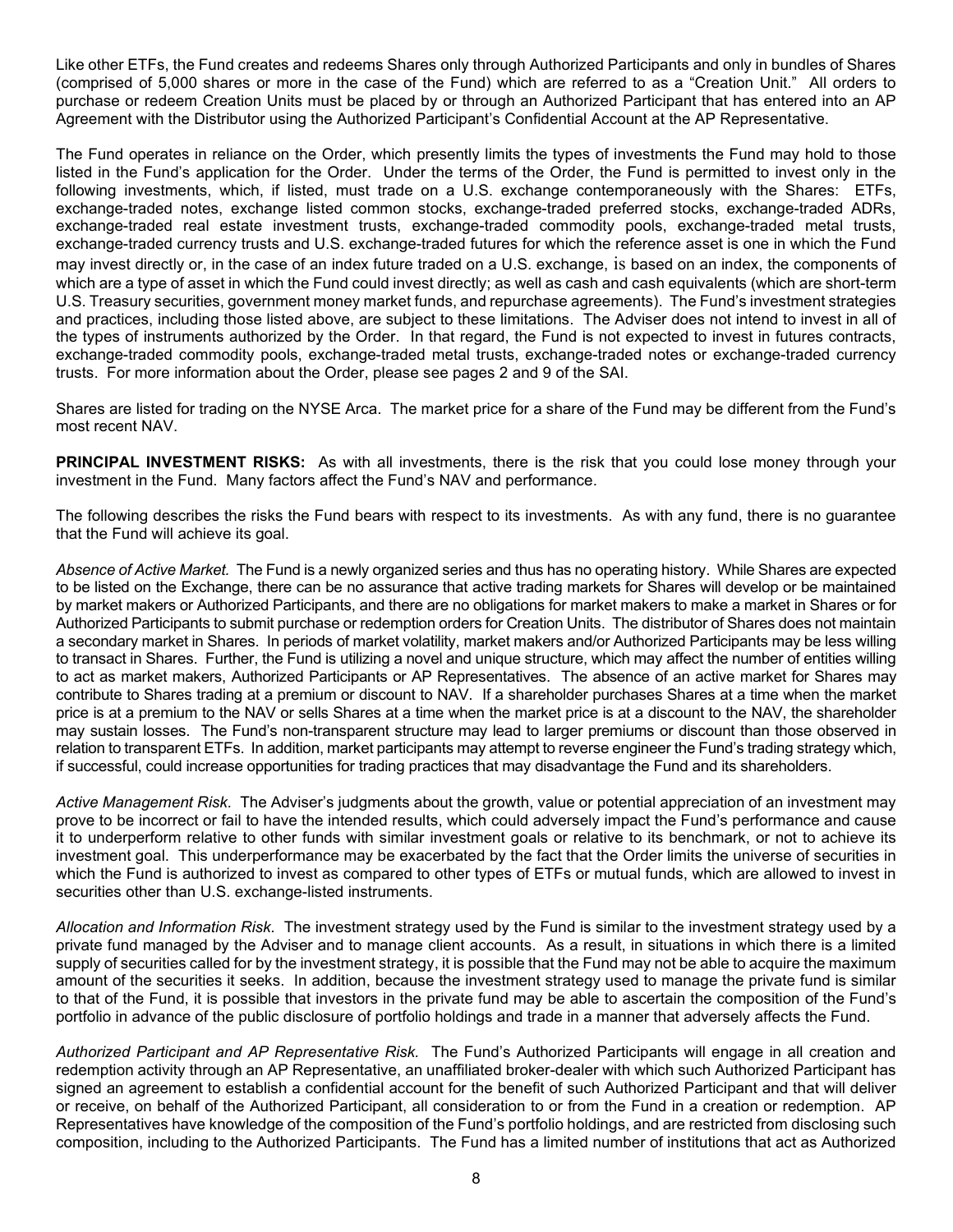Participants, or that may act as AP Representatives*.* If these institutions exit the business or are, for any reason, unable to process creation and/or redemption orders with respect to the Fund, or purchase and sell securities in connection with creation and/or redemption orders, as applicable, and no other Authorized Participant or AP Representative steps forward to create or redeem, or purchase or sell securities, as applicable, Shares may trade at a premium or discount to NAV and possibly face trading halts and/or delisting.

*Depositary Receipts Risk.* Investment in exchange-listed depositary receipts does not eliminate all the risks inherent in investing in securities of non-U.S. issuers. The market value of depositary receipts is dependent upon the market value of the underlying securities and fluctuations in the relative value of the currencies in which the depositary receipts and the underlying securities are quoted.

*Early Close/Trading Halt Risk.* An exchange or market may close or impose a market trading halt or issue trading halts on specific securities, or the ability to buy or sell certain securities or financial instruments may be restricted, which may prevent the Fund from buying or selling certain securities or financial instruments. In these circumstances, the Fund may be unable to rebalance its portfolio, may be unable to accurately price its investments and may incur substantial trading losses. Any securities currently subject to an exchange-imposed trading halt are listed on the Fund's website, [www.FMCX.com.](http://www.fmcx.com/) Additionally, if at any time the securities representing 10% or more of the Fund's portfolio become subject to a trading halt or otherwise do not have readily available market quotations, the Adviser may request the Listing Exchange to halt trading in Shares, meaning that investors would not be able to trade their Shares. During any such trading halt, the VIIV would continue to be calculated and disseminated. Trading halts may have a greater impact on the Fund than on traditional ETFs because of its lack of transparency and the requirement that it hold exclusively U.S. exchange-listed instruments (other than cash and money market instruments).

*Equity Securities Risk.* Fluctuations in the value of equity securities held by the Fund will cause the NAV of the Fund and the price of Shares to fluctuate.

• *Common Stock Risk.* Common stock of an issuer in the Fund's portfolio may decline in price if the issuer fails to make anticipated dividend payments. In addition, common stocks may experience significantly more volatility in returns than other asset classes.

*ETF Structure Risk.* The Fund is structured as an ETF and as a result is subject to special risks, including:

- *Not Individually Redeemable.* Shares are not individually redeemable by retail investors and may be redeemed only by Authorized Participants at NAV, in Creation Units. A retail investor generally incurs brokerage costs when selling Shares. There may also be regulatory and other charges that are incurred as a result of trading activity. Because of the costs inherent in buying or selling Shares, frequent trading may detract significantly from investment results and an investment in Shares may not be advisable for investors who anticipate regularly making small investments through a brokerage account.
- *Trading Issues.* Although Shares are listed for trading on one or more stock exchanges, there can be no assurance that Shares will continue to trade on any such stock exchange or that Shares will continue to meet the requirements for listing or trading on any exchange. There also can be no assurance that an active trading market for such Shares will develop or be maintained by market makers or Authorized Participants. Authorized Participants are not obligated to execute purchase or redemption orders for Creation Units. In periods of market stress, market makers and/or Authorized Participants may be less willing to transact in Shares. Further, the Fund is utilizing a novel and unique structure, which may affect the number of entities willing to act as market makers, Authorized Participants or AP Representatives, particularly during periods of market stress. The absence of an active market for the Fund's Shares may contribute to Shares trading at a premium or discount to NAV. If a shareholder purchases Shares at a time when the market price is at a premium to the NAV or sells Shares at a time when the market price is at a discount to the NAV, the shareholder may sustain losses.
- *Market Price Variance Risk.* Individual Shares that are listed for trading on the Exchange can be bought and sold in the secondary market at market prices. The market prices of Shares will fluctuate in response to changes in NAV and supply and demand for Shares. There may be times when the market price and the NAV vary significantly and you may pay more than NAV when buying Shares on the secondary market, and you may receive less than NAV when you sell those Shares. The market price of Shares, like the price of any exchange-traded security, includes a "bid-ask spread" charged by the exchange specialists, market makers or other participants that trade the particular security. In times of severe market disruption, the bid-ask spread often increases significantly. This means that Shares may trade at a discount to NAV and the discount is likely to be greatest when the price of Shares is falling fastest, which may be the time that you most want to sell your Shares. The Fund's investment results are measured based upon the daily NAV of the Fund over a period of time. Investors purchasing and selling Shares in the secondary market may not experience investment results consistent with those experienced by those Authorized Participants creating and redeeming directly with the Fund.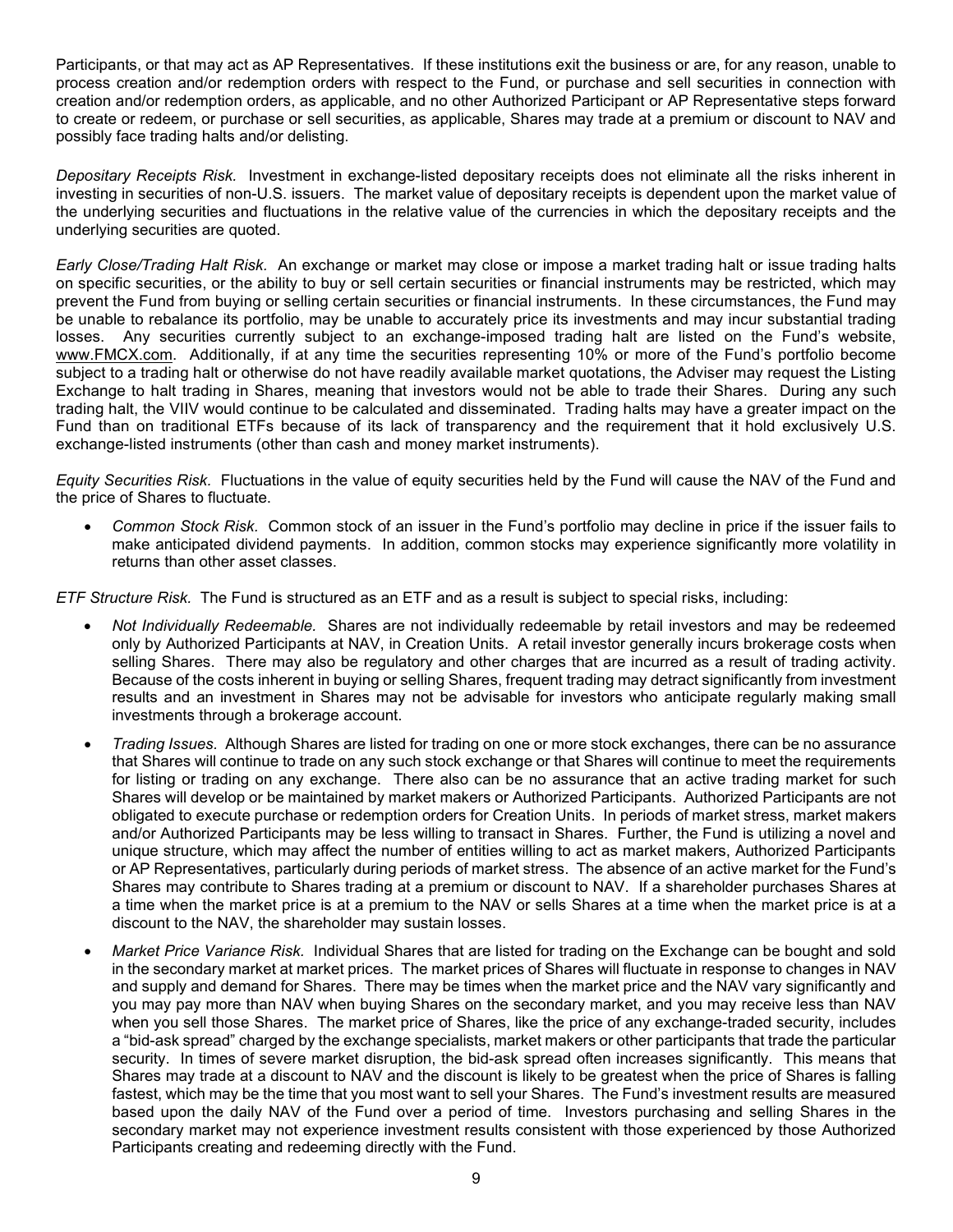- $\circ$  In times of market stress, market makers may step away from their role market making in shares of ETFs and in executing trades, which can lead to differences between the market value of Shares and the Fund's NAV.
- $\circ$  The market price of Shares may deviate from the Fund's NAV, particularly during times of market stress, with the result that investors may pay significantly more or significantly less for Shares than the Fund's NAV, which is reflected in the bid and ask price for Shares or in the closing price.
- o In stressed market conditions, the market for Shares may become less liquid in response to the deteriorating liquidity of the Fund's portfolio. This adverse effect on the liquidity of Shares may, in turn, lead to differences between the market value of Shares and the Fund's NAV.

*Focused Portfolio Risk.* Investing in a limited number of companies, such as the Fund does, carries more risk than might be the case if the portfolio were more diversified because changes in the value of a single company may have a more significant effect, either negative or positive on the Fund's value.

*Growth Securities Risk.* Growth companies are companies whose earnings growth potential appears to be greater than the market in general and whose revenue growth is expected to continue for an extended period of time. Stocks of growth companies or "growth securities" have market values that may be more volatile than those of other types of investments. Under certain market conditions, growth securities have performed better during the later stages of economic recovery (although there is no guarantee that they will continue to do so). Therefore, growth securities may go in and out of favor over time. Growth securities typically do not pay a dividend, which can help cushion stock prices in market downturns and reduce potential losses.

*Issuer Risk.* The performance of the Fund depends on the performance of individual securities to which the Fund has exposure. Changes in the financial condition of an issuer of those securities may cause the value of the securities to decline.

*Large Capitalization Companies Risk.* The value of investments in larger companies may not rise as much as smaller companies, or larger companies may be unable to respond quickly to competitive challenges, such as changes in technology and consumer tastes.

*Limited History of Operations Risk.* The Fund is a new ETF with a limited history of operations for investors to evaluate. This is the first ETF advised by the Adviser. Although the Adviser has used the investment strategy underlying the Fund in managing the accounts of other types of clients, including a private fund, or advising on accounts of other clients, the Adviser has not used investment strategy in managing an ETF. Because of the more limited universe of eligible investments and diversity requirements of the Fund than the private fund and individual client accounts, the investment strategy may perform differently in that context. Moreover, the Fund anticipates that at inception it will hold a larger portfolio of securities than it will over time as the Fund grows in size. The initial portfolio is expected to include some securities that the Fund intends to hold for a shorter time horizon.

*Market Risk.* The increasing interconnectivity between global economies and financial markets increases the likelihood that events or conditions in one region or financial market may adversely impact issuers in a different country, region or financial market. Securities in the Fund's portfolio may underperform due to inflation (or expectations for inflation), interest rates, global demand for particular products or resources, natural disasters, pandemics, epidemics, terrorism, military conflicts, geopolitical events, regulatory events and governmental or quasi-governmental actions. The occurrence of global events similar to those in recent years, such as terrorist attacks around the world, natural disasters, social and political discord or debt crises and downgrades, among others, may result in market volatility and may have long term effects on the U.S. financial market. It is difficult to predict when similar events affecting the U.S. financial market may occur, the effects that such events may have and the duration of those effects. Any such event(s) could have a significant adverse impact on the value and risk profile of the Fund's portfolio. The current novel coronavirus (COVID-19) global pandemic and the aggressive responses taken by many governments, which have included closing borders, restricting international and domestic travel, and the imposition of quarantines or similar restrictions, as well as the forced or voluntary closure of, or operational changes to, many retail and other businesses, has had negative impacts, and in many cases severe negative impacts, on the U.S. financial market. It is not known how long such impacts, or any future impacts of other significant events described above, will or would last, but there could be a prolonged period of global economic slowdown, which may impact your Fund investment. Therefore, the Fund could lose money over short periods due to short-term market movements and over longer periods during more prolonged market downturns. During a general market downturn, multiple asset classes may be negatively affected. Changes in market conditions and interest rates can have the same impact on all types of securities and instruments. In times of severe market disruptions you could lose your entire investment.

*Non-diversified Risk.* The Fund is classified as non-diversified. A non-diversified fund may invest a greater percentage of its assets in a smaller number of securities than a diversified fund. This gives the Portfolio Manager the flexibility to hold large positions in a smaller number of securities. If so, a price change in any one of those securities may have a greater impact on the Fund's share price than would be the case in a diversified fund and the Fund may be more volatile than if it was diversified.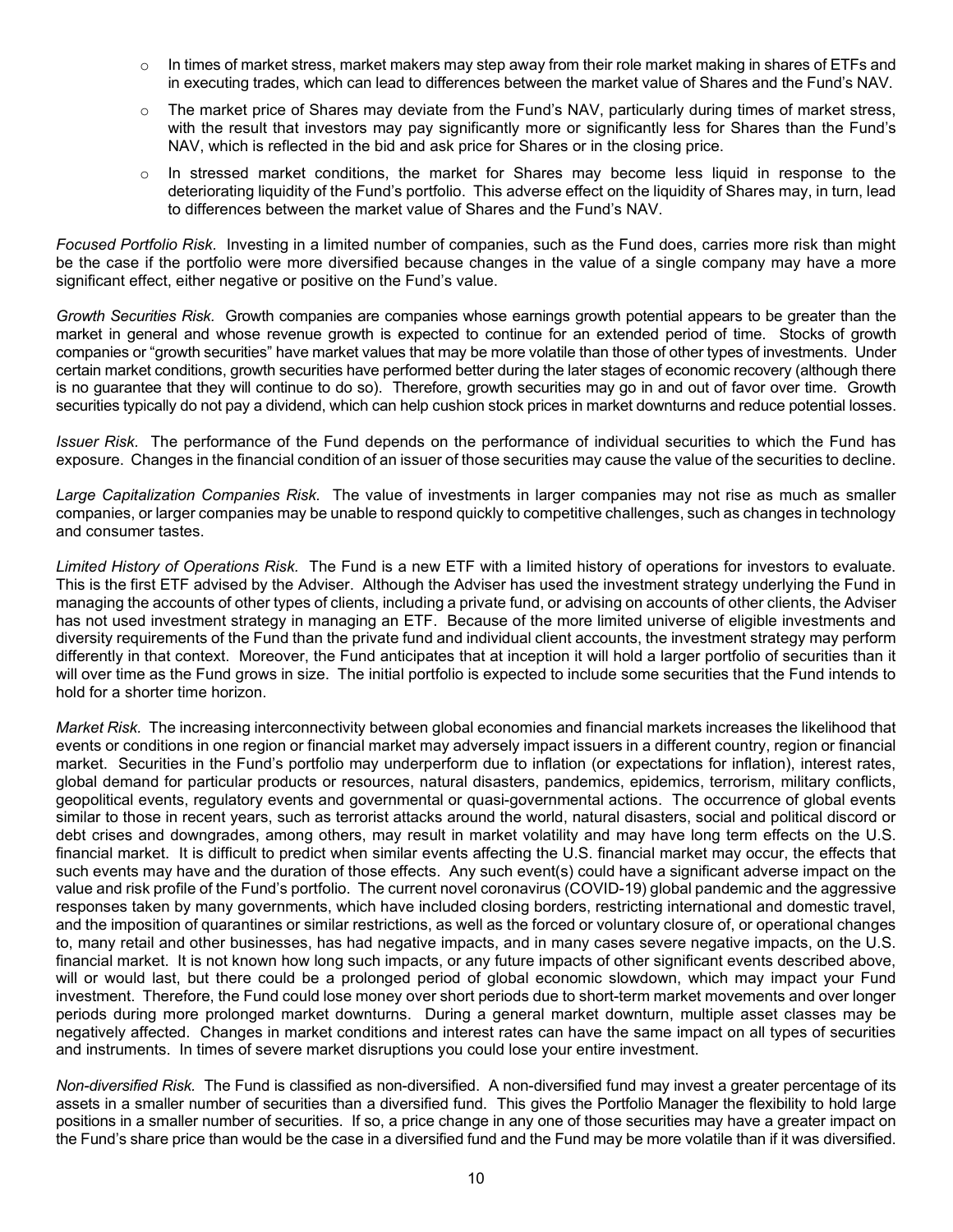*Portfolio Transparency Risk.* Unlike traditional ETFs, the Fund does not tell the public what assets it holds each day, and AP Representatives are required to maintain information regarding the creation basket in confidence and to purchase deposit securities and sell redemption securities for Authorized Participants in a manner designed to obscure portfolio related information. Instead, the Fund files its portfolio holdings with the SEC quarterly and provides a VIIV, calculated and disseminated every second throughout the trading day. The VIIV is intended to provide investors with enough information to allow for an effective arbitrage mechanism that keeps the market price of Shares trading at or close to the underlying NAV per share of the Fund. There is, however, a risk, which may increase during periods of market disruption or volatility, that market prices will vary significantly from the underlying NAV of the Fund. Similarly, because Shares trade on the basis of a published VIIV, they may trade at a wider bid-ask spread than shares of ETFs that publish their portfolios on a daily basis, especially during periods of market disruption or volatility, and therefore, may cost investors more to trade. The Adviser or its designee will monitor on an on-going basis how Shares trade, including the level of any market price premium or discount to NAV and the bid-ask spreads on market transactions. Should there be extended periods of unusually high bid-ask spreads, the Board will consider the continuing viability of the Fund, whether shareholders are being harmed, and what, if any, action would be appropriate to, among other things, narrow the premium/discount or bid-ask spread as applicable. Potential actions may include, but are not limited to, changing lead market makers, listing the Fund on a different exchange, changing the size of Creation Units, changing the Fund's investment objective or strategy, and liquidating the Fund. Although the Fund seeks to benefit from keeping its portfolio information concealed, some market participants may attempt to use the VIIV to identify the Fund's trading strategy, which if successful, could result in such market participants engaging in certain predatory trading practices that may have the potential to adversely affect the Fund and its shareholders. The Fund's website contains a historical comparison of each business day's final VIIV to that Business Day's NAV and the specific methodology for calculating the VIIV. Any person may register on the Fund's website to receive an email notification of any such website disclosures.

*Section 351 Risk.* The initial capital raise from investors is expected to include in-kind contributions of securities from current investors in the investment strategy followed by the Fund in exchange for Shares. In-kind contributions may qualify for nonrecognition treatment to the contributing parties under Section 351 of the Internal Revenue Code, assuming that the requirements of Section 351 are met, which would have corresponding consequences for the tax basis to the Fund in those contributed securities. There can be no assurances regarding the value or tax basis of the contributions in kind, which could result in a negative effect on after-tax returns to investors seeding the Fund, and/or other investors in the Fund.

*Risk to Contributing Investors.* If for any reason, including the failure of the contributing investors to provide the Fund with accurate information, the initial contribution of assets to the Fund in exchange for Shares fails to meet the requirements of Section 351, the contribution of assets will be treated as a taxable event and the contributing investors would recognize an immediate gain or loss on the contributed assets. The Fund makes no representations as to whether any of such in-kind contributions qualify for Section 351 treatment, or as to any ancillary tax consequences. Additionally, future changes in the Internal Revenue Code or regulations and interpretations applicable to Section 351 may impact the ability of contributing investors to take advantage of the deferral of immediate gains or losses on contributed assets. Neither the Fund nor the Advisor gives any assurance to the initial investors as to the tax characterization of their contribution of assets to the Fund in exchange for Shares. Investors making in-kind contributions to the Fund are urged to consult their own tax advisors.

*Sector Risk.* The Fund may have significant exposure to a limited number of issuers conducting business in the same sector or group of sectors. Market conditions, interest rates, and economic, regulatory, or financial developments could significantly affect a single sector or a group of sectors, and the securities of companies in that sector or group of sectors could react similarly to these or other developments. The Fund will be subject to the risk that economic, political or other conditions that have a negative effect on these sectors may adversely affect the Fund to a greater extent than if the Fund's assets were invested in a wider variety of sectors or industries.

*Consumer Discretionary Sector Risk.* The success of consumer product manufacturers and retailers is tied closely to the performance of domestic and international economies, interest rates, exchange rates, competition, consumer confidence, changes in demographics and consumer preferences. Companies in the consumer discretionary sector depend heavily on disposable household income and consumer spending, and may be strongly affected by social trends and marketing campaigns. These companies may be subject to severe competition, which may have an adverse impact on their profitability.

*Technology Sector.* The Fund may be more susceptible to the particular risks that affect companies in the technology sector than if it were invested in a wider variety of companies in unrelated sectors. Companies in the technology sector are subject to certain risks, including the risk that new services, equipment or technologies will not be accepted by consumers and businesses or will become rapidly obsolete. Performance of such companies may be affected by factors including obtaining and protecting patents (or the failure to do so) and significant competitive pressures, including aggressive pricing of their products or services, new market entrants, competition for market share and short product cycles due to an accelerated rate of technological developments. Such competitive pressures may lead to limited earnings and/or falling profit margins. As a result, the value of their securities may fall or fail to rise. In addition, many technology sector companies have limited operating histories and prices of these companies' securities historically have been more volatile than other securities, especially over the short term.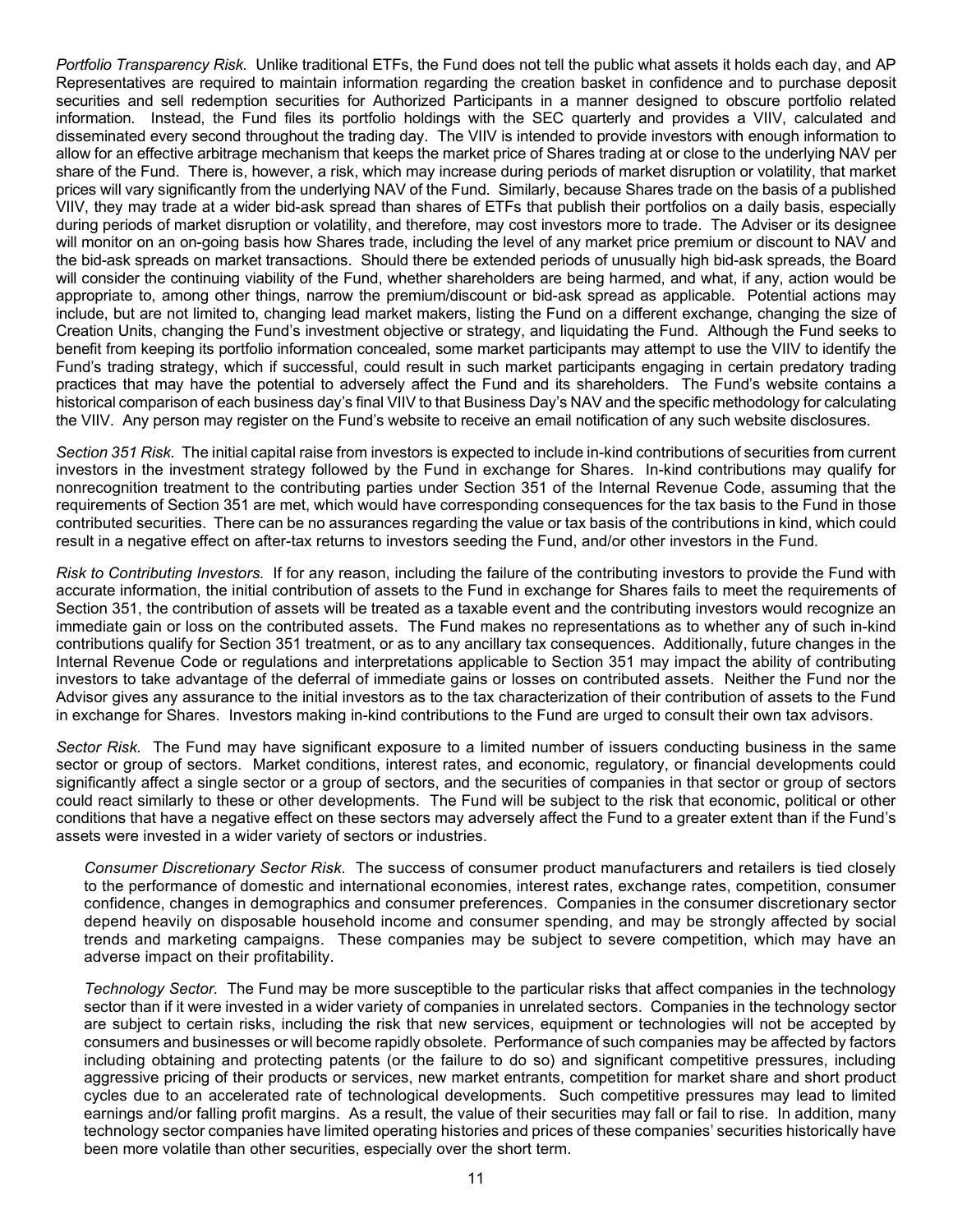*Small Fund Risk.* When the Fund's size is small, the Fund may experience low trading volume and wide bid-ask spreads. In addition, the Fund may face the risk of being delisted if the Fund does not meet certain conditions of the listing exchange. If the Fund does not attract additional assets, the Fund's expenses will continue to be spread over a small asset base. In light of this risk, investors who currently invest in an investment strategy similar to that of the Fund through managed and other types of individual accounts or private funds, should compare the costs and benefits of investing in the Fund with those of investing through other means. Investment through the Fund is expected to provide cost savings to investors as compared to other methods of investing in the strategy but only if the Fund achieves a certain asset size at which economies of scale may be achieved.

*Value Investing Risk.* The value approach to investing involves the risk that stocks may remain undervalued, undervaluation may become more severe, or perceived undervaluation may actually represent intrinsic value. Value stocks may underperform the overall equity market while the market concentrates on growth stocks.

<span id="page-15-0"></span>**PORTFOLIO HOLDINGS DISCLOSURE:** The Fund's portfolio holdings will be disclosed quarterly on its website at [www.FMCX.com.](http://www.fmcx.com/) A description of the Fund's policies and procedures regarding the release of portfolio holdings information is available in the Fund's Statement of Additional Information ("SAI").

<span id="page-15-1"></span>**OPERATIONAL AND CYBERSECURITY RISK:** Fund operations, including business, financial, accounting, data processing systems or other operating systems and facilities may be disrupted, disabled or damaged as a result of a number of factors, including events that are wholly or partially beyond the control of the Fund, its Adviser or the Trading Sub-Adviser. For example, there could be electrical or telecommunications outages; degradation or loss of internet or web services; natural disasters, such as earthquakes, tornados and hurricanes; disease pandemics; or events arising from local or larger scale political or social events, as well as terrorist acts.

The Fund is also subject to the risk of potential cyber incidents, which may include, but are not limited to, the harming of or unauthorized access to digital systems (for example, through "hacking" or infection by computer viruses or other malicious software code), denial-of-service attacks on websites, and the inadvertent or intentional release of confidential or proprietary information. Cyber incidents may, among other things, harm Fund operations, result in financial losses to the Fund and its shareholders, cause the release of confidential or highly restricted information, and result in regulatory penalties, reputational damage, and/or increased compliance, reimbursement or other compensation costs. Fund operations that may be disrupted or halted due to a cyber incident include trading, the processing of shareholder transactions, and the calculation of a Fund's NAV.

Issues affecting operating systems and facilities through cyber incidents, any of the scenarios described above, or other factors, may harm the Fund by affecting the Adviser or Trading Sub-Adviser, or other service providers, or issuers of securities in which the Fund invest. Although the Fund has business continuity plans and other safeguards in place, including what the Fund believes to be robust information security procedures and controls, there is no guarantee that these measures will prevent cyber incidents or prevent or ameliorate the effects of significant and widespread disruption to the Fund's or the Adviser's or Trading Sub-Adviser's physical infrastructure or operating systems. Furthermore, the Fund cannot directly control the security or other measures taken by unaffiliated service providers or the issuers of securities in which the Fund invests. If such events affect issuers of securities in which the Fund invest, the events could result in material adverse consequences for such issuers and may cause a Fund's investment in such securities to lose value.

### <span id="page-15-2"></span>**MANAGEMENT**

<span id="page-15-3"></span>**INVESTMENT ADVISER:** First Manhattan Co., 399 Park Avenue, 27th Floor, New York, NY 10022, serves as the Fund's investment adviser. The Adviser is registered with the SEC as an investment adviser under the Investment Advisers Act of 1940, as amended. The Adviser provides professional investment advisory services primarily to high net worth individuals as well as to partnerships, private investment vehicles, trusts, estates, charitable organizations, educational institutions, retirement accounts, corporations and institutional clients. As of February 28, 2022, the Adviser had approximately \$20.3 billion in assets under management.

Subject to the oversight of the Board of Trustees, the Adviser is responsible for overseeing the management of the Fund's investments, determining which securities the Fund will buy, sell and hold, and providing certain administrative services and facilities under an advisory agreement between the Fund and the Adviser (the "Investment Advisory Agreement"). The Adviser oversees the calculation of VIIV by a third-party service provider in accordance with procedures adopted by the Board of Trustees. A historical comparison of each Business Day's final VIIV to that Business Day's NAV and the specific methodology for calculating the VIIV is available on the Fund's website at [www.FMCX.com.](http://www.fmcx.com/)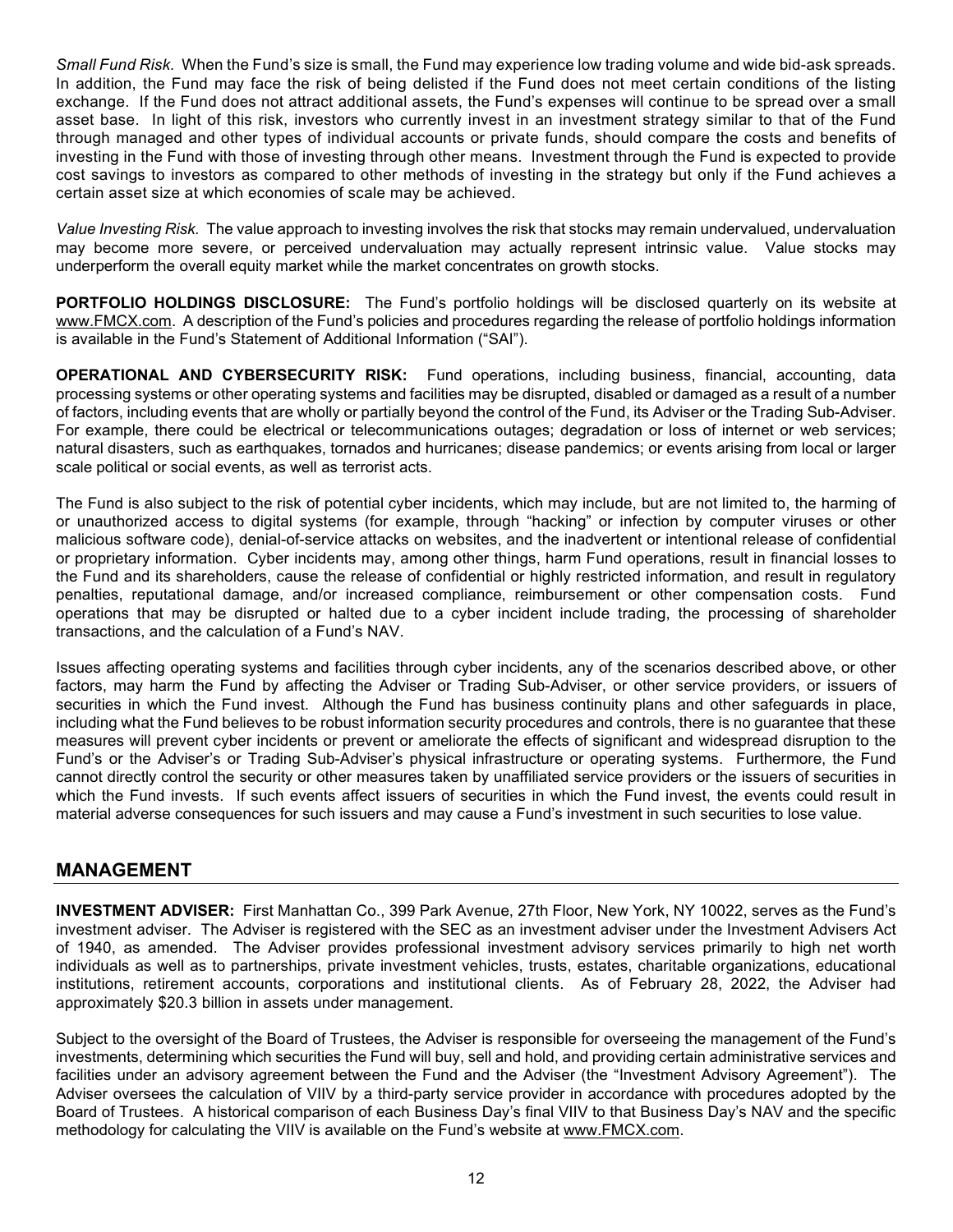The management fee set forth in the Investment Advisory Agreement is 0.70% annually of the Fund's average daily net assets, to be paid on a monthly basis. In addition to investment advisory fees, the Fund pays other expenses including costs incurred in connection with the maintenance of securities law registration, printing and mailing prospectuses and statements of additional information to shareholders, certain financial accounting services, taxes or governmental fees, custodial, transfer and shareholder servicing agent costs, expenses of outside counsel and independent accountants, preparation of shareholder reports and expenses of trustee and shareholders meetings.

**TRADING SUB-ADVISER:** Vident Investment Advisory, LLC,1125 Sanctuary Pkwy, STE 515, Alpharetta, GA 30009, serves as the Fund's trading sub-adviser. As of February 28, 2022, the Trading Sub-Adviser had approximately \$ 9,959,569,485 in assets under management. Under the supervision of the Adviser, the Trading Sub-Adviser is responsible for trading portfolio securities for the Fund in accordance with instructions provided by the Adviser, and selecting broker-dealers to execute purchase and sale transactions, subject to the supervision of the Adviser and the Board of Trustees. However, the Trading Sub-Adviser is not responsible for management and selection of the Fund's investments. In connection with the services provided to the Fund, the Trading Sub-Adviser provides only trading related investment advice and services. As compensation for the sub-advisory services the Trading Sub-Adviser provides to the Fund, the Adviser will pay the Trading Sub-Adviser between 0.06% and 0.05% of the daily net assets of the Fund, depending on the size of the Fund and subject to a minimum annual payment of \$25,000, pursuant to a sub-advisory agreement between the Adviser and Trading Sub-Adviser with respect to the Fund (the "Sub-Advisory Agreement"). The fee paid to the Trading Sub-Adviser by the Adviser will be paid from the Adviser's management fee and is not an additional cost to the Fund.

A discussion regarding the basis for the Board of Trustees' approval of the Investment Advisory Agreement and the Sub-Advisory Agreement will be available in the Fund's first report to shareholders.

### <span id="page-16-0"></span>**PORTFOLIO MANAGER**

Himayani Puri is a Senior Managing Director, the Director of Research, and a member of the Management Committee of First Manhattan Co. Ms. Puri also acts as the portfolio manager for a private fund managed by the Adviser that has an investment objective, policies and strategies similar to those of the Fund. She has over 25 years of experience as a value-oriented investor across multiple industries and cycles. Ms. Puri was previously a Partner and Director of Research at Cerrano Capital, a concentrated, equity-focused long/short investment firm founded in 2016. Previously, she was a founding Partner of Realm Partners, which was the successor entity to Lehman Brothers' Principal Investing Group. At Realm, which applied value investing principles across equities and distressed credit, her primary investment focus was on multi-year holdings in companies undergoing structural change. She co-founded Realm in January 2009 and served as a Portfolio Manager and Director of Research until December 2015. Prior to the formation of Realm, Ms. Puri was a Managing Director in the Principal Investing Group at Lehman Brothers, the proprietary investing arm of the firm. Prior to joining the Principal Investing Group in 1998, she spent two years as an Analyst in the Private Equity division at Lehman Brothers, where she worked on evaluating and structuring private investments and buyouts. Ms. Puri is a graduate of the Management & Technology dual-degree Program at The University of Pennsylvania, where she earned a BS in Economics—with concentrations in Finance and Management—from The Wharton School and a BAS in Systems Engineering from the School of Engineering and Applied Science.

### **TRADING SUB-ADVISER - MANAGERS**

Rafael Zayas and Ryan Dofflemeyer, both of whom are senior managers with the Trading Sub-Adviser, will be responsible for handling implementation of the trading decisions made by Ms. Puri and her team at the Adviser.

Mr. Zayas has over 15 years of trading and portfolio management experience in global equity products and ETFs. He is SVP, Head of Portfolio Management and Trading – Prior focus on international Equities, for VIA, specializing in managing and trading of developed, emerging, and frontier market portfolios. Prior to joining VIA, he was a Portfolio Manager at Russell Investments for over 5 billion in quantitative strategies across global markets, including emerging, developed and frontier markets and listed alternatives. Before that, he was an equity Portfolio Manager at BNY Mellon Asset Management, where he was responsible for 150 million in internationally listed global equity ETFs and assisted in managing 3 billion of global ETF assets. Mr. Zayas holds a BS in Electrical Engineering from Cornell University. He also holds the Chartered Financial Analyst designation.

Mr. Dofflemeyer has over 16 years of trading and portfolio management experience across various asset classes including both ETFs and mutual funds. He is Senior Portfolio Manager for Vident Investment Advisory, specializing in managing and trading of global equity and multi-asset portfolios. Prior to joining Vident Investment Advisory, he was a Senior Portfolio Manager at ProShares for over \$3 billion in ETF assets across global equities, commodities, and volatility strategies. Before that, he was a Research Analyst at the Investment Company Institute in Washington DC. Mr. Dofflemeyer holds a BA from the University of Virginia and an MBA from the University of Maryland.

The SAI provides additional information about the Portfolio Manager's and the Trading Sub-Adviser's compensation, other accounts managed and ownership of Shares.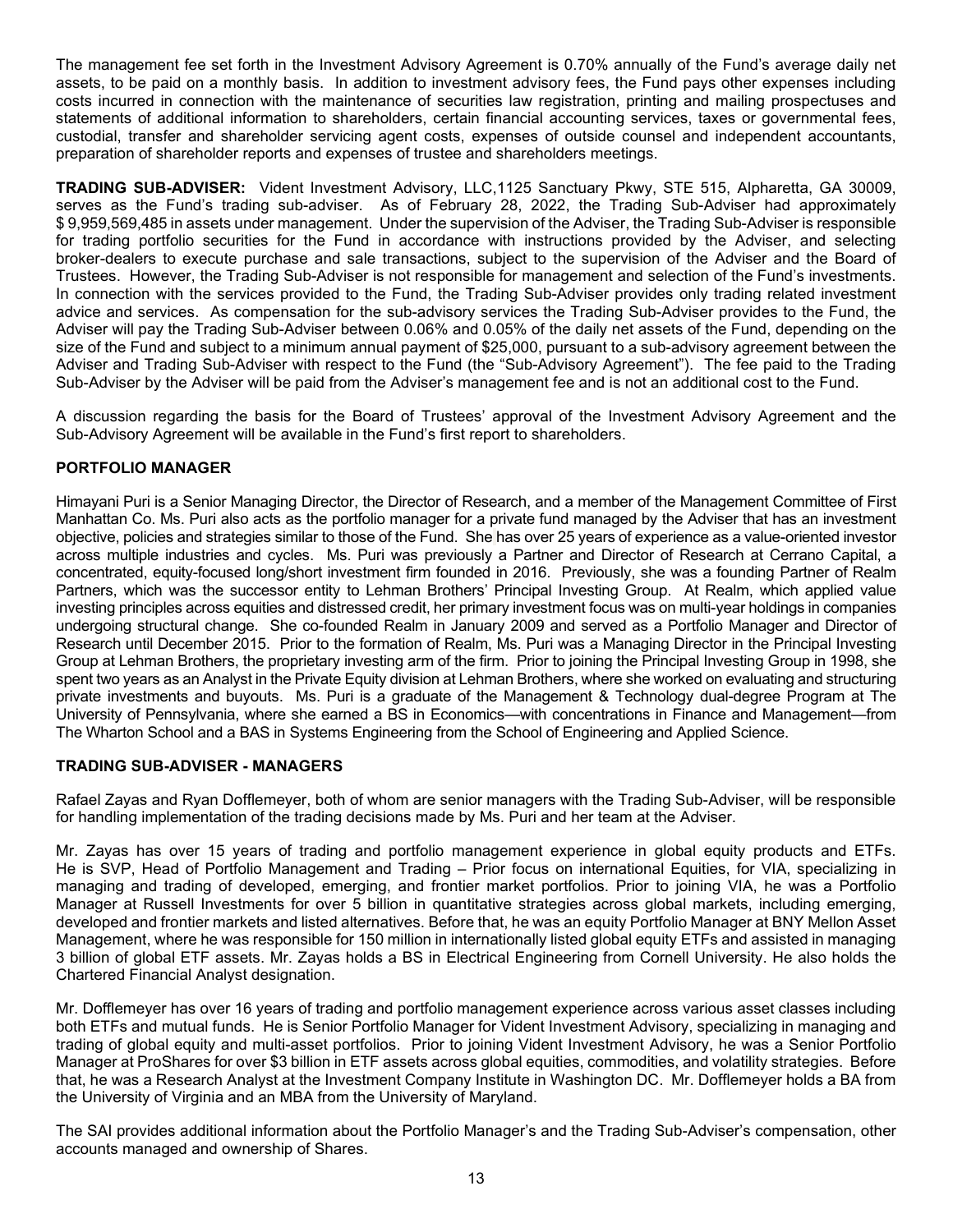# <span id="page-17-0"></span>**HOW SHARES ARE PRICED**

Shares are bought and sold at a price in two different ways depending upon the type of investor.

All investors including retail investors and Authorized Participants may buy and sell Shares in secondary market transactions through brokers at market prices and Shares will trade at market prices.

Only Authorized Participants may buy and redeem Shares from a Fund, through a Confidential Account at an AP Representative. Creation and redemption transactions are effected at the Fund's NAV.

The NAV of a Fund is determined at close of regular trading (normally 4:00 p.m. Eastern Time) on each day the Exchange is open for business. NAV is computed by determining, the aggregate market value of all assets of the applicable Fund, less its liabilities, divided by the total number of Shares outstanding ((assets-liabilities)/number of Shares = NAV). The Exchange is closed on weekends and New Year's Day, Martin Luther King, Jr. Day, Presidents' Day, Good Friday, Memorial Day, Independence Day, Juneteenth, Labor Day, Thanksgiving Day and Christmas Day ("Exchange Close"). The NAV takes into account, the expenses and fees of a Fund, including management, administration, and distribution fees, which are accrued daily. The determination of NAV for a Fund for a particular day is applicable to all applications for the purchase of Shares, as well as all requests for the redemption of Shares, received by the Fund (or an authorized broker or agent, or its authorized designee) before the close of trading on the Exchange on that day.

Generally, the Fund's portfolio securities are valued each day at the last quoted sales price on each security's primary exchange. Securities traded or dealt in upon one or more securities exchanges (whether domestic or foreign) for which market quotations are readily available and not subject to restrictions against resale shall be valued at the last quoted sales price on the primary exchange or, in the absence of a sale on the primary exchange, at the mean between the current bid and ask prices on such exchange. Securities primarily traded in the National Association of Securities Dealers' Automated Quotation System ("NASDAQ") National Market System for which market quotations are readily available shall be valued using the NASDAQ Official Closing Price. Securities that are not traded on any securities exchange (whether domestic or foreign) and for which over-the-counter market quotations are readily available generally shall be valued at the last sale price or, in the absence of a sale, at the mean between the current bid and ask price on such over-the-counter market.

If market quotations are not readily available, securities will be valued at their fair market value as determined using the "fair value" procedures approved by the Board. Fair value pricing involves subjective judgments and it is possible that the fair value determined for a security may be materially different than the value that could be realized upon the sale of that security. The fair value prices can differ from market prices when they become available or when a price becomes available. The Board has delegated execution of these procedures to a fair value committee composed of one or more representatives from each of the (i) Trust, (ii) administrator, and (iii) Adviser or Trading Sub-Adviser. The committee may also enlist third party consultants such as an audit firm or financial officer of a security issuer on an as-needed basis to assist in determining a security-specific fair value. The Board reviews and ratifies the execution of this process and the resultant fair value prices at least quarterly to assure the process produces reliable results.

A Fund may use independent pricing services to assist in calculating the value of the Fund's portfolio securities.

### **Premium/Discount Information**

<span id="page-17-1"></span>Retail investors will buy and sell Shares in secondary market transactions through brokers at market prices and Shares will trade at market prices. The market price of Shares may be greater than, equal to, or less than NAV. Market forces of supply and demand, economic conditions and other factors may affect the trading prices of Shares.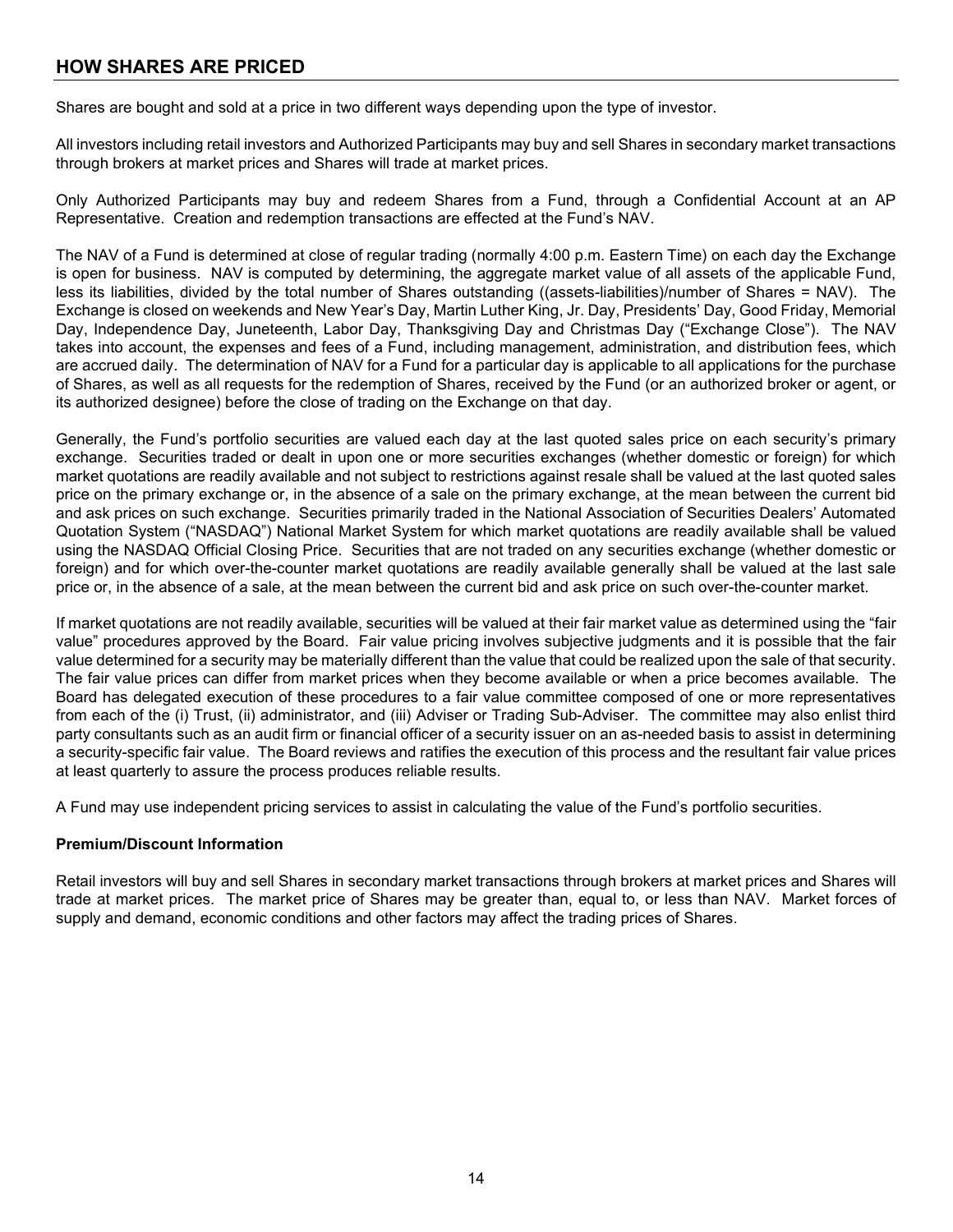# **HOW TO BUY AND SELL SHARES**

### <span id="page-18-0"></span>**Buying and Selling Shares on the Secondary Market**

The Fund is a nontransparent active ETF. Shares can be bought and sold on the Exchange throughout the trading day like shares of other publicly traded companies.

You may buy and sell individual Shares only through a broker dealer. Shares are listed for trading on the Exchange under the symbol FMCX. There is no minimum investment required. Shares may only be purchased and sold on the secondary market when the Exchange is open for trading. The Exchange is open for trading Monday through Friday and is closed on weekends and the following holidays, as observed: New Year's Day, Martin Luther King, Jr. Day, Presidents' Day, Good Friday, Memorial Day, Juneteenth, Independence Day, Labor Day, Thanksgiving Day and Christmas Day.

When buying or selling Shares through a broker, you will incur customary brokerage commissions and charges, and you may pay some or all of the spread between the bid and the offered price in the secondary market on each leg of a round trip (purchase and sale) transaction.

### <span id="page-18-1"></span>**Creation and Redemption Transactions**

Authorized Participants may acquire Shares from the Fund through an AP Representative, and Authorized Participants may tender their Shares for redemption to the Fund through an AP Representative, at NAV per Share only in Creation Units of 5,000 Shares.

Each Authorized Participant enters into an authorized participant agreement with the Distributor. Each Authorized Participant creates or redeems Creation Units through an AP Representative. An AP Representative is an unaffiliated broker-dealer with which the Authorized Participant has signed a Confidential Account Agreement to establish Confidential Account that will deliver or receive, on behalf of the Authorized Participant, all consideration to or from the Fund in a creation or redemption without disclosing the composition of the Creation Basket or the Redemption Basket to the Authorized Participant.

Each day, the Fund's custodian transmits the composition of the Fund's Creation Basket to each AP Representative. Acting on execution instructions from an Authorized Participant, the AP Representative may purchase or sell the securities in the Creation Basket for purposes of effecting in-kind creation and redemption activity during the day. Authorized Participants are responsible for all order instructions and associated profit and loss, and are able to monitor the execution quality of the AP Representative by comparing the price at which they purchase or sell Creation Baskets with the VIIV and the end of day NAV. A creation transaction, which is subject to acceptance by the Distributor generally begins when an Authorized Participant enters into an irrevocable creation order with the Fund and delivers to the AP Representative the cash necessary to purchase a designated portfolio of securities in the Confidential Account. The AP Representative then delivers the purchased portfolio of securities ("Deposit Instruments") to the Fund in exchange for a specified number of Creation Units.

Similarly, Shares are redeemed only in Creation Units. A redemption transaction generally begins when an Authorized Participant enters into an irrevocable redemption order with the Fund. The Fund then instructs its custodian to deliver a designated portfolio of securities ("Redemption Instruments") to the appropriate Confidential Account in exchange for the Creation Units being redeemed. The Authorized Participant will instruct the AP Representative when to liquidate the securities in the Confidential Account, which will be liquidated no later than the end of the day, so that the Confidential Account holds no positions at the end of the day.

On any given Business Day, the name and quantities of the instruments that constitute Deposit Instruments and the names and quantities of the instruments that constitute Redemption Instruments will correspond pro rata to the positions in the Fund's portfolio (including cash positions) used to calculate the Fund's NAV for that day, and will be identical. These instruments are referred to, in the case of either a purchase or a redemption, as the "Creation Basket."

An AP Representative will not trade securities in the Confidential Account on behalf of an Authorized Participant other than buying or selling the securities included in a Creation Basket to be delivered to or received from, respectively, the Fund. Pursuant to the Confidential Account Agreement, the AP Representative is restricted from disclosing the Creation Basket, including to the Authorized Participant. In addition, the AP Representative undertakes an obligation not to use the identity or weighting of the securities in the Creation Basket for any purpose other than executing creations and redemptions for the Fund. The purpose of this arrangement is to protect the identity and weightings of the Fund's portfolio holdings.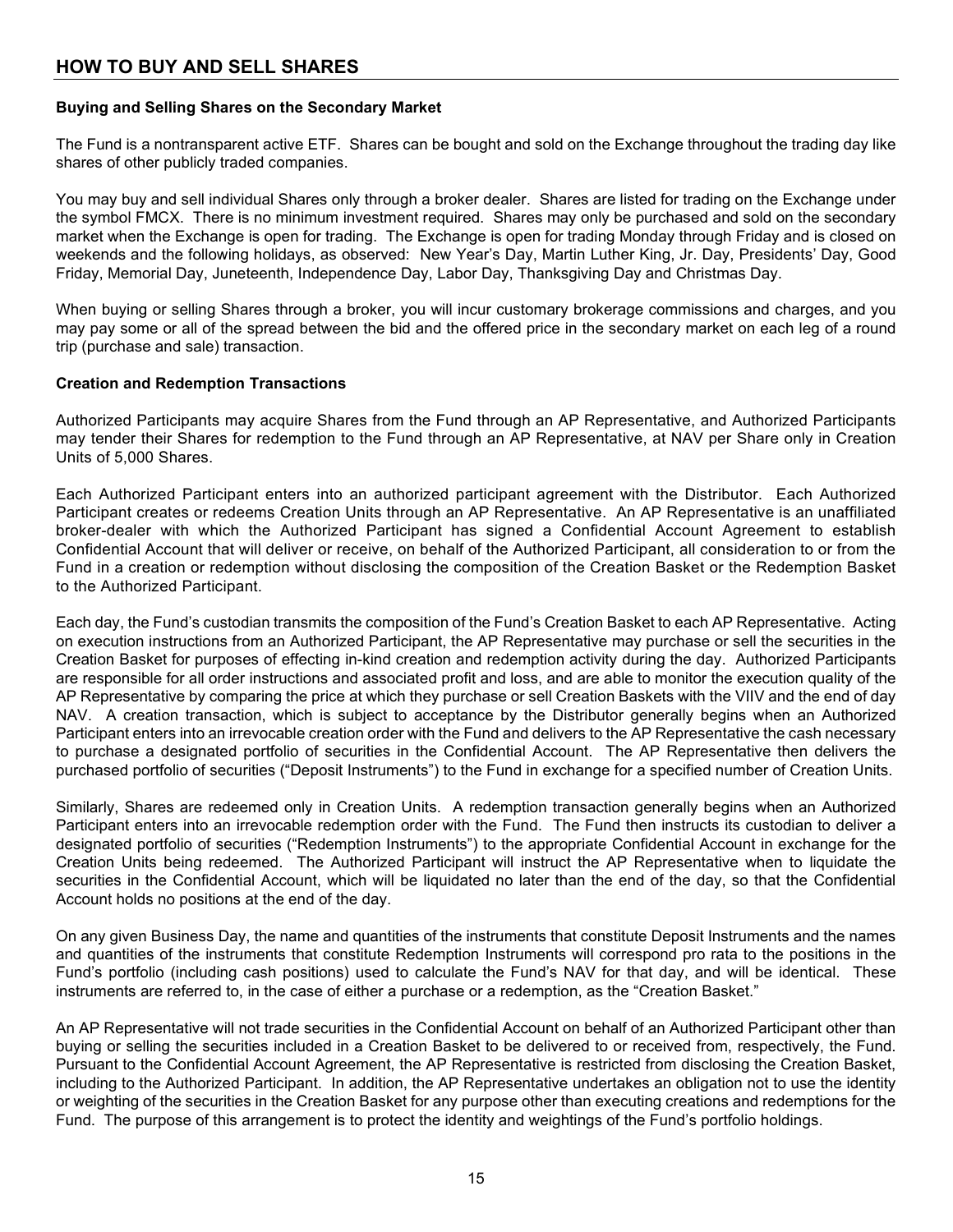The prices at which creations and redemptions occur are based on the next calculation of NAV after a creation or redemption order is received in an acceptable form under the authorized participant agreement. In the event of a system failure or other interruption, including disruptions at market makers, Authorized Participants or AP Representatives, orders to purchase or redeem Creation Units either may not be executed according to the Fund's instructions or may not be executed at all, or the Fund may not be able to place or change orders.

To the extent the Fund engages in in-kind transactions, the Fund intends to comply with the U.S. federal securities laws in accepting securities for deposit and satisfying redemptions with redemption securities by, among other means, assuring that any securities accepted for deposit and any securities used to satisfy redemption requests will be sold in transactions that would be exempt from registration under the Securities Act of 1933 (the "Securities Act").

Information about the procedures regarding creation and redemption of Creation Units (including the cut-off times for receipt of creation and redemption orders) is included in the Fund's SAI.

Because new Shares may be created and issued on an ongoing basis, at any point during the life of the Fund a "distribution," as such term is used in the Securities Act, may be occurring. Broker-dealers and other persons are cautioned that some activities on their part may, depending on the circumstances, result in their being deemed participants in a distribution in a manner that could render them statutory underwriters subject to the prospectus delivery and liability provisions of the Securities Act. Any determination of whether one is an underwriter must take into account all the relevant facts and circumstances of each particular case. Broker-dealers should also note that dealers who are not "underwriters," but are participating in a distribution (as contrasted to ordinary secondary transactions), and thus dealing with Shares that are part of an "unsold allotment" within the meaning of Section 4(a)(3)(C) of the Securities Act, would be unable to take advantage of the prospectus delivery exemption provided by Section 4(a)(3) of the Securities Act. For delivery of prospectuses to exchange members, the prospectus delivery mechanism of Rule 153 under the Securities Act is available only with respect to transactions on a national securities exchange.

### **Transaction Fees**

Authorized Participants are charged standard creation and redemption transaction fees to offset transfer and other transaction costs associated with the issuance and redemption of Creation Units. The standard creation transaction fee is charged to the Authorized Participant on the day such Authorized Participant creates a Creation Unit, and is the same regardless of the number of Creation Units purchased by the Authorized Participant on the applicable business day. Similarly, the standard redemption transaction fee is charged to the Authorized Participant on the day such Authorized Participant redeems a Creation Unit, and is the same regardless of the number of Creation Units redeemed by the Authorized Participant on the applicable business day. Creations and redemptions for cash (when cash creations and redemptions (in whole or in part) are available or specified) are also subject to an additional charge. This charge is intended to compensate for brokerage, tax, foreign exchange, execution, market impact and other costs and expenses related to cash transactions. Investors who use the services of a broker or other financial intermediary to acquire or dispose of Shares may pay fees for such services.

A fixed fee payable to the Custodian is imposed on each creation and redemption transaction regardless of the number of Creation Units involved in the transaction. Purchases and redemptions of Creation Units for cash or involving cash-in-lieu are required to pay an additional variable charge to compensate the Fund and its ongoing shareholders for brokerage and market impact expenses relating to Creation Unit transactions (the "Transaction Fees"). The Adviser may waive or adjust the Transaction Fees from time to time. In such cases, the Authorized Participant will reimburse the Fund for, among other things, any difference between the market value at which the securities and/or financial instruments were purchased by the Fund and the cash-in-lieu amount, applicable registration fees, brokerage commissions and certain taxes. In addition, purchasers of Creation Units are responsible for the costs of transferring the Deposit Securities to the account of the Fund.

| <b>Standard Creation</b><br><b>Transaction Fee</b>        | Maximum<br><b>Additional Charge*</b> |
|-----------------------------------------------------------|--------------------------------------|
| \$100                                                     | $2.0\%$                              |
| *As a percentage of the net asset value per Creation Unit |                                      |

| <b>Standard Redemption</b> | Maximum                   |  |
|----------------------------|---------------------------|--|
| <b>Transaction Fee</b>     | <b>Additional Charge*</b> |  |
| \$100                      | 2.0%                      |  |

<span id="page-19-0"></span>**\***As a percentage of the net asset value per Creation Unit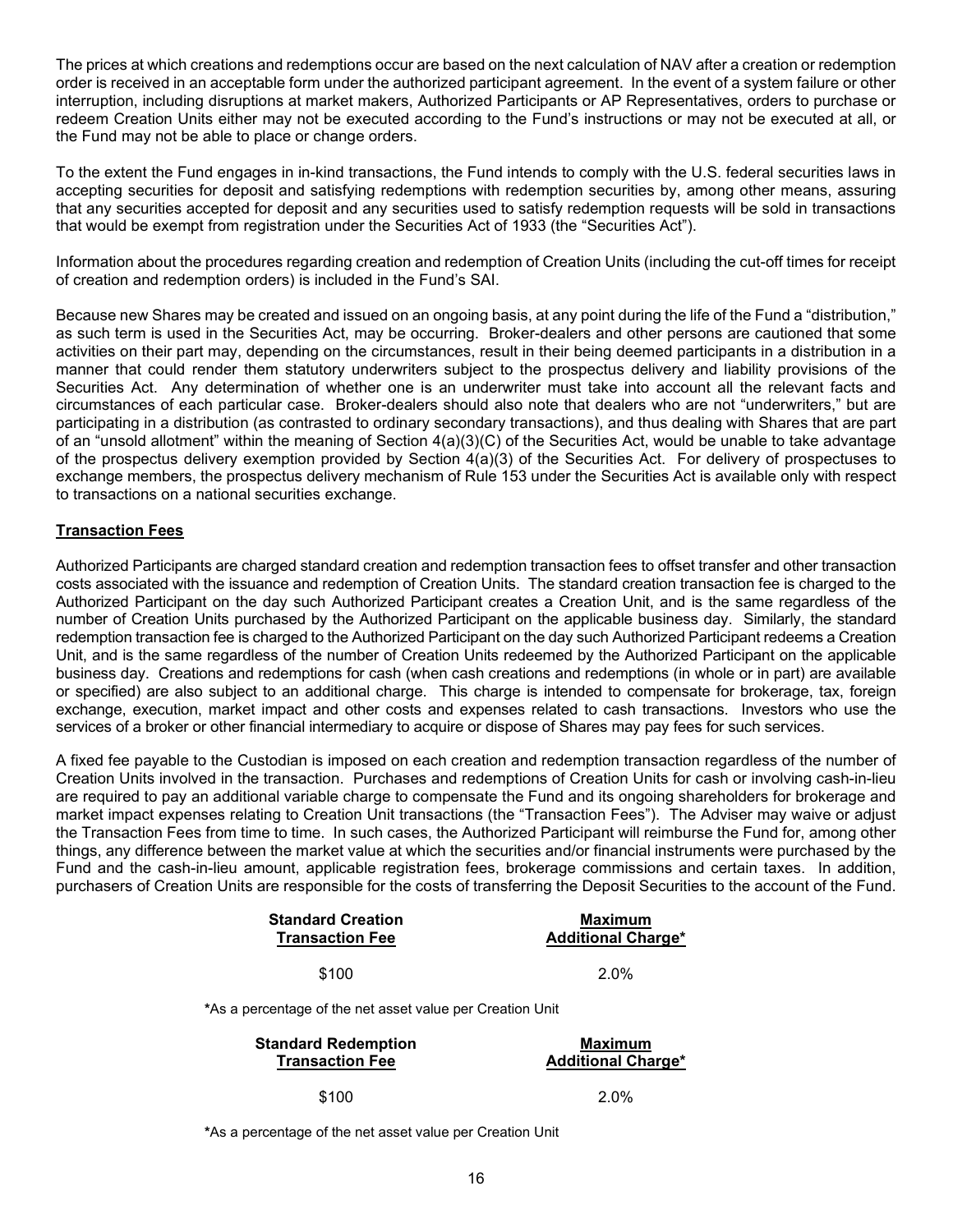#### **Indicative Value**

The intraday value of Shares, known as the "verified intra-day indicative value", is calculated and disseminated every second throughout each trading day by the Exchange, through the facilities of the Consolidated Tape Association.

The Fund's VIIV is also expected to be published by other information providers and quote services, including Yahoo Finance [\(https://finance.yahoo.com\)](https://finance.yahoo.com/) and Bloomberg. The Fund's VIIV also may be available, upon request, through your broker. Certain of the providers and services, such as Bloomberg, require a subscription or account to access the information. If you access the Fund's VIIV through such information providers and quote services, you are encouraged to review the terms of each provider or service carefully. These information providers and quote services operate independently of the Fund, and the Fund has no control over, nor is it responsible for, the information published by such information providers and quote services.

The VIIV is calculated to the nearest penny by dividing (i) the sum of the Fund's assets (e.g., the amount of cash and cash equivalents held in the Fund's portfolio, the current value of the securities positions in the Fund's portfolio, plus any accrued interest, and declared but unpaid dividends) minus all accrued liabilities, by (ii) the number of total Shares outstanding. The portfolio used for calculating the VIIV will be the same portfolio used to calculate the Fund's NAV for that day. All of the Fund's portfolio securities will be valued by two separate calculation engines throughout the trading day at the mid-point between the current national best bid and national best offer as disseminated by the Consolidated Quotation System or UTP Plan Securities Information Processor ("National Best Bid and Offer" or "NBBO").

The VIIV will be "verified" by comparing the values calculated by the two calculation engines and, if the values are in line, the VIIV will be disseminated through the facilities of the Consolidated Tape Association.

A historical comparison of each Business Day's final VIIV to that Business Day's NAV as well as the methodology for calculating the VIIV is available on the Fund's website, [www.FMCX.com.](http://www.fmcx.com/) The VIIV is intended to provide investors and other market participants with a highly correlated per share value of the underlying portfolio that can be compared to the current market price. Therefore, under normal circumstances the VIIV is effectively a "real-time" update of the Fund's NAV, which is computed only once a day. Because Shares trade on the basis of a published VIIV, they may trade at a wider bid-ask spread than shares of ETFs that publish their portfolios on a daily basis, especially during periods of market disruption or volatility, and therefore, may cost investors more to trade. The VIIV is generally determined by using current market quotations. Although the VIIV is intended to provide investors with enough information to allow for an effective arbitrage mechanism that will keep the market price of the Fund at or close to the underlying NAV per share of the Fund, there is a risk (which may increase during periods of market disruption or volatility) that market prices will vary significantly from the underlying NAV of the Fund. Because the nontransparent structure is new, there is uncertainty regarding how trading prices will behave, particularly in times of market stress, when pricing is generally less predictable.

To this end, the Adviser or Trading Sub-Adviser (or their designee) oversees the calculation of VIIV in accordance with procedures adopted by the Board of Trustees and will request the Exchange to temporarily halt trading if, during the process of real time price verification, the indicative values from the calculation engines valuing the Fund's portfolio securities differ by more than 25 basis points for 60 consecutive seconds. The Fund reserves the right to change these thresholds to the extent deemed appropriate and upon notification to the Board. Such a trading halt will be lifted when the two indicative values come back into line. In addition, if at any time securities representing 10% or more of the Fund's portfolio become subject to a trading halt or otherwise do not have readily available market quotations, the Fund will request that the exchange halt trading of Shares. During a trading halt, although the VIIV would continue to be calculated and disseminated, investors in Shares will not be able to freely trade their Shares.

The specific methodology for calculating the Fund's VIIV, which is overseen by the Fund's Board, is disclosed on the Fund's website. Although the Fund seeks to benefit from keeping its portfolio information secret, market participants may attempt to use the VIIV to identify the Fund's trading strategy, which if successful, could result in such market participants engaging in certain predatory trading practices that may have the potential to have an adverse effect on the Fund and its shareholders.

### <span id="page-20-0"></span>**Book Entry**

Shares are held in book entry form, which means that no stock certificates are issued. The Depository Trust Company ("DTC") or its nominee is the record owner of all outstanding Shares and is recognized as the owner of all Shares for all purposes.

<span id="page-20-1"></span>Investors owning Shares are beneficial owners as shown on the records of DTC or its participants. DTC serves as the securities depository for all Shares. Participants in DTC include securities brokers and dealers, banks, trust companies, clearing corporations and other institutions that directly or indirectly maintain a custodial relationship with DTC. As a beneficial owner of Shares, you are not entitled to receive physical delivery of stock certificates or to have Shares registered in your name, and you are not considered a registered owner of Shares. Therefore, to exercise any right as an owner of Shares, you must rely upon the procedures of DTC and its participants. These procedures are the same as those that apply to any other securities that you hold in book entry or "street name" form.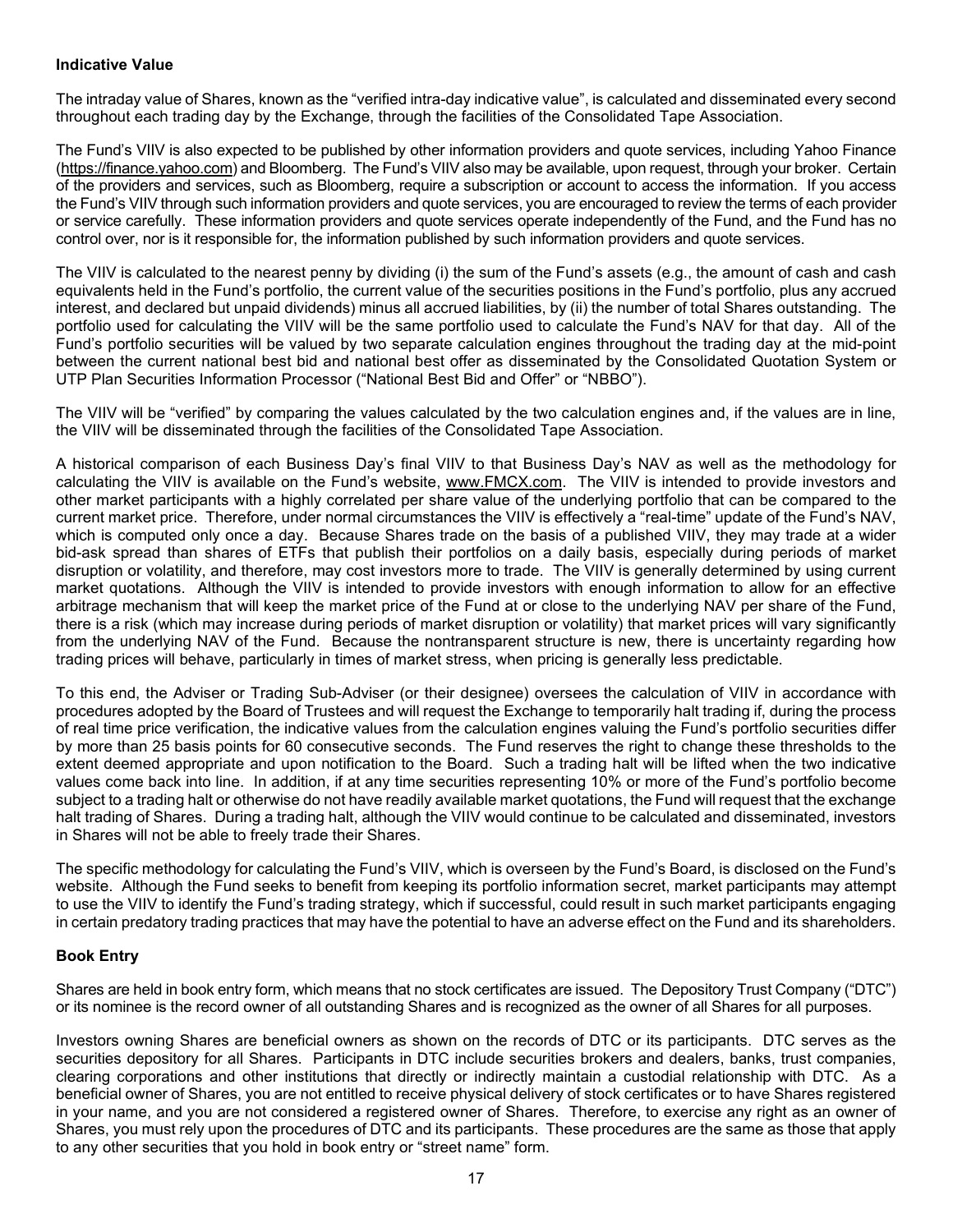#### **More Information**

Recent information, including information on the Fund's NAV, market price, premiums and discounts, and bid-ask spreads is available on the Fund's website at [www.FMCX.com.](http://www.fmcx.com/)

# <span id="page-21-0"></span>**FREQUENT PURCHASES AND REDEMPTIONS OF FUND SHARES**

The Board of Trustees has not adopted a policy of monitoring for other frequent trading activity because Shares are listed for trading on a national securities exchange.

### <span id="page-21-1"></span>**DISTRIBUTION AND SERVICE PLAN**

The Fund has adopted a distribution and service plan ("Plan") pursuant to Rule 12b-1 under the 1940 Act. Under the Plan, the Fund is authorized to pay distribution fees to the distributor and other firms that provide distribution and shareholder services ("Service Providers"). If a Service Provider provides these services, the Fund may pay fees at an annual rate not to exceed 0.25% of average daily net assets, pursuant to Rule 12b-1 under the1940 Act.

No distribution or service fees are currently paid by the Fund and will not be paid by the Fund unless authorized by the Trust's Board of Trustees. There are no current plans to impose these fees. In the event Rule 12b-1 fees were charged, over time they would increase the cost of an investment in the Fund.

# <span id="page-21-2"></span>**DIVIDENDS, OTHER DISTRIBUTIONS AND TAXES**

Shares are traded throughout the day in the secondary market on a national securities exchange on an intra-day basis and are created and redeemed in-kind and/or for cash in Creation Units at each day's next calculated NAV. In-kind arrangements are designed to protect ongoing shareholders from the adverse effects on a Fund's portfolio that could arise from frequent cash redemption transactions. In a mutual fund, redemptions can have an adverse tax impact on taxable shareholders if the mutual fund needs to sell portfolio securities to obtain cash to meet net fund redemptions. These sales may generate taxable gains for the ongoing shareholders of the mutual fund, whereas Shares' in-kind redemption mechanism generally will not lead to a tax event for the Fund or its ongoing shareholders.

Ordinarily, dividends from net investment income, if any, are declared and paid semi-annually by the Fund. The Fund distributes its net realized capital gains, if any, to shareholders annually. The Fund may also pay a special distribution at the end of a calendar year to comply with federal tax requirements.

No dividend reinvestment service is provided by the Fund. Broker-dealers may make available the DTC book-entry Dividend Reinvestment Service for use by beneficial owners of the Fund for reinvestment of its dividend distributions. Beneficial owners should contact their broker to determine the availability and costs of the service and the details of participation therein. Brokers may require beneficial owners to adhere to specific procedures and timetables. If this service is available and used, dividend distributions of both income and realized gains will be automatically reinvested in additional whole Shares purchased in the secondary market.

Distributions in cash may be reinvested automatically in additional whole Shares only if the broker through whom you purchased Shares makes such option available.

#### <span id="page-21-3"></span>**Taxes**

As with any investment, you should consider how your investment in Shares will be taxed. The tax information in this Prospectus is provided as general information. You should consult your own tax professional about the tax consequences of an investment in Shares.

Unless your investment in Shares is made through a tax-exempt entity or tax-deferred retirement account, such as an individual retirement account, you need to be aware of the possible tax consequences when:

- o the Fund makes distributions,
- o you sell your Shares listed on the Exchange, and
- <span id="page-21-4"></span>o you purchase or redeem Creation Units.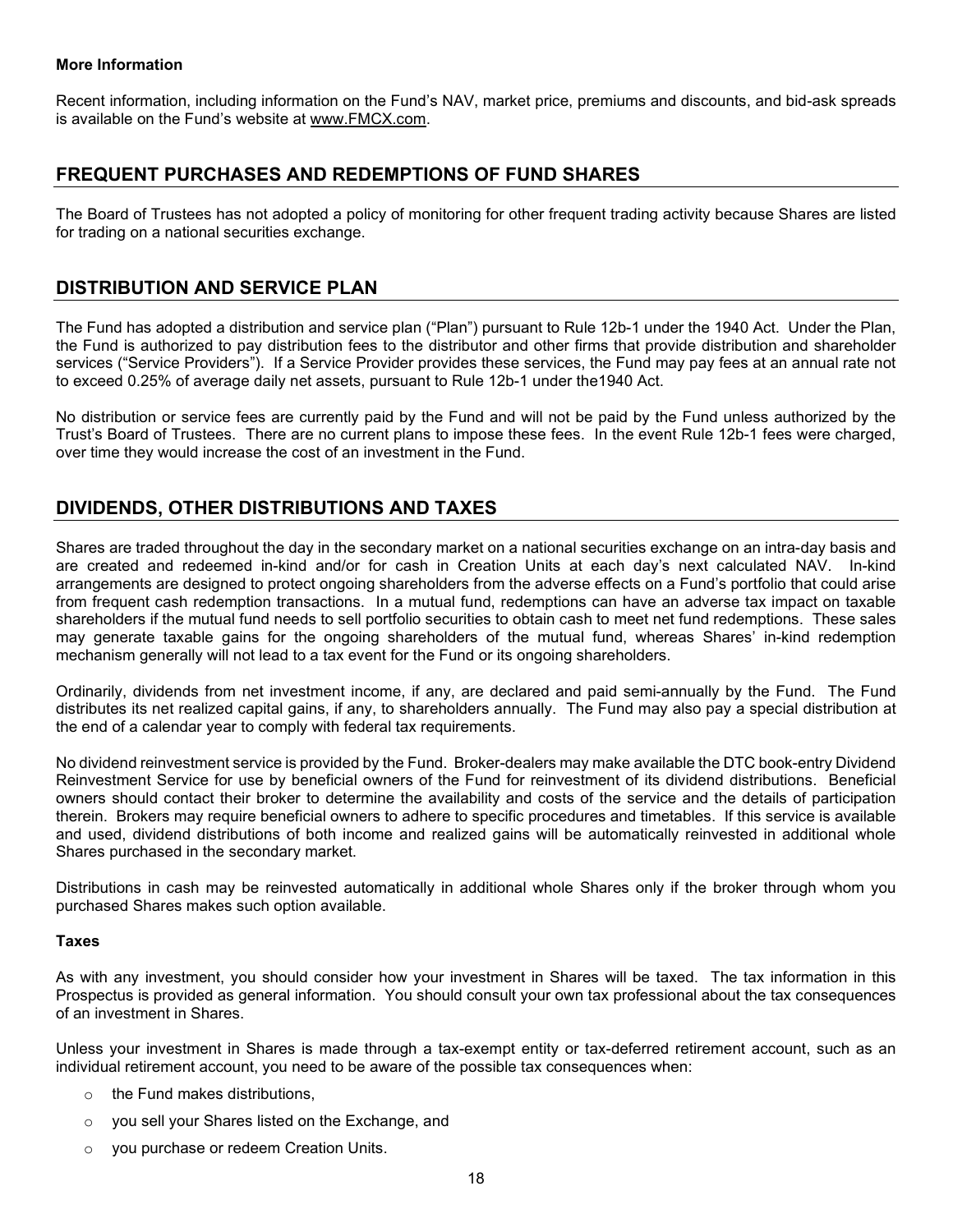### **Taxes on Distributions**

Distributions from the Fund's net investment income, including net short-term capital gains, if any, are taxable to you as ordinary income, except that a Fund's dividends attributable to its "qualified dividend income" (*i.e*., dividends received on stock of most domestic and certain foreign corporations with respect to which the Fund satisfies certain holding period and other restrictions), if any, generally are subject to federal income tax for non-corporate shareholders who satisfy those restrictions with respect to their Shares at the rate for net capital gain. A part of a Fund's dividends also may be eligible for the dividends-received deduction allowed to corporations -- the eligible portion may not exceed the aggregate dividends the Fund receives from domestic corporations subject to federal income tax (excluding REITs) and excludes dividends from foreign corporations -- subject to similar restrictions.

In general, your distributions are subject to federal income tax when they are paid, whether you take them in cash or reinvest them in the Fund (if that option is available). Distributions reinvested in additional Shares through the means of a dividend reinvestment service, if available, will be taxable to shareholders acquiring the additional Shares to the same extent as if such distributions had been received in cash. Distributions of net long-term capital gains, if any, in excess of net short-term capital losses are taxable as long-term capital gains, regardless of how long you have held Shares.

Distributions in excess of the Fund's current and accumulated earnings and profits are treated as a tax-free return of capital to the extent of your basis in Shares and as capital gain thereafter. A distribution will reduce the Fund's NAV per Share and may be taxable to you as ordinary income or capital gain (as described above) even though, from an investment standpoint, the distribution may constitute a return of capital.

By law, the Fund is required to withhold 24% of your distributions and redemption proceeds if you have not provided the Fund with a correct Social Security number or other taxpayer identification number and in certain other situations.

### <span id="page-22-0"></span>**Taxes on Exchange-Listed Share Sales**

Any capital gain or loss realized upon a sale of Shares is generally treated as long-term capital gain or loss if Shares have been held for more than one year and as short-term capital gain or loss if Shares have been held for one year or less. The ability to deduct capital losses from sales of Shares may be limited.

### <span id="page-22-1"></span>**Taxes on Purchase and Redemption of Creation Units**

An Authorized Participant that exchanges securities for Creation Units generally will recognize a gain or a loss equal to the difference between the market value of the Creation Units at the time of the exchange and the sum of the exchanger's aggregate basis in the securities surrendered plus any Cash Component it pays. An Authorized Participant that exchanges Creation Units for securities will generally recognize a gain or loss equal to the difference between the exchanger's basis in the Creation Units and the sum of the aggregate market value of the securities received plus any cash equal to the difference between the NAV of Shares being redeemed and the value of the securities. The Internal Revenue Service ("Service"), however, may assert that a loss realized upon an exchange of securities for Creation Units cannot be deducted currently under the rules governing "wash sales" or for other reasons. Persons exchanging securities should consult their own tax advisor with respect to whether wash sale rules apply and when a loss might be deductible.

Any capital gain or loss realized upon redemption of Creation Units is generally treated as long-term capital gain or loss if Shares have been held for more than one year and as short-term capital gain or loss if Shares have been held for one year or less.

If an Authorized Participant purchases or redeems Creation Units, the Authorized Participant will be sent a confirmation statement showing how many Shares the Authorized Participant purchased or sold and at what price. See "Tax Status" in the SAI for a description of the newly effective requirement regarding basis determination methods applicable to Share redemptions and the Fund's obligation to report basis information to the Service.

<span id="page-22-2"></span>The foregoing discussion summarizes some of the possible consequences under current federal tax law of an investment in the Fund. It is not a substitute for personal tax advice. Consult your personal tax advisor about the potential tax consequences of an investment in Shares under all applicable tax laws. See "Tax Status" in the SAI for more information.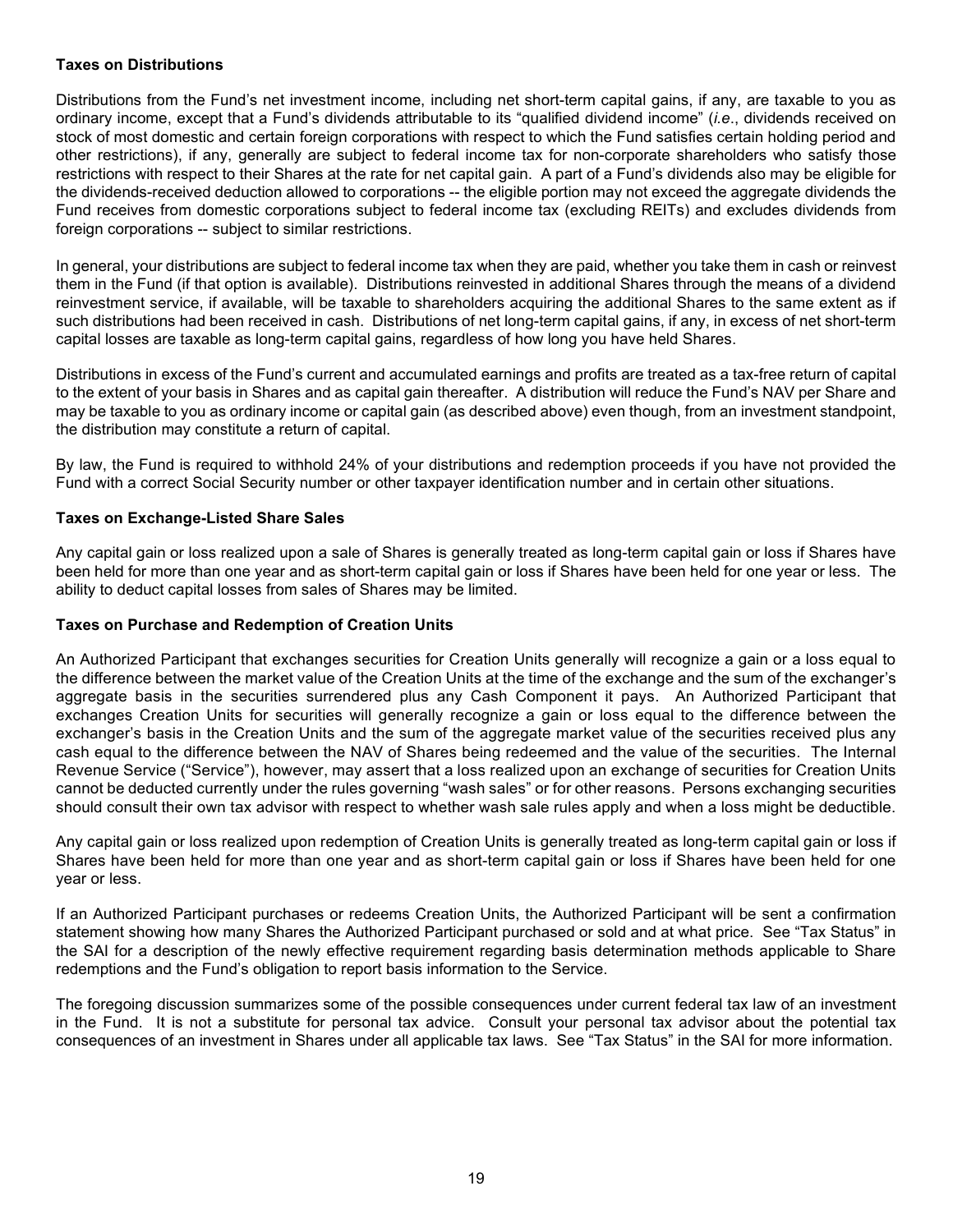# **FUND SERVICE PROVIDERS**

Ultimus Fund Solutions, LLC is the Fund's administrator and fund accountant. It has its principal office at 225 Pictoria Drive, Suite 450, Cincinnati, Ohio 45246, and is primarily in the business of providing administrative, fund accounting and transfer agent services to retail and institutional mutual funds and ETFs.

State Street Bank and Trust Co., One Lincoln Street, Boston, Massachusetts 02111, is the Fund's transfer agent and custodian.

Northern Lights Distributors, LLC, 4221 North 203rd Street, Suite 100, Elkhorn, Nebraska 68022-3474, is the distributor for Shares. The Distributor is a registered broker-dealer and member of the Financial Industry Regulatory Authority, Inc. ("FINRA").

Thompson Hine LLP, 41 South High Street, 17th Floor, Columbus, Ohio 43215, serves as legal counsel to the Trust.

Cohen & Company, Ltd., 342 North Water Street, Suite 830, Milwaukee, Wisconsin 83202, serves as the Fund's independent registered public accounting firm. The independent registered public accounting firm is responsible for auditing the annual financial statements of the Fund.

### <span id="page-23-0"></span>**OTHER INFORMATION**

### <span id="page-23-1"></span>**Continuous Offering**

The method by which Creation Units of Shares are created and traded may raise certain issues under applicable securities laws. Because new Creation Units of Shares are issued and sold by the Fund on an ongoing basis, a "distribution," as such term is used in the Securities Act, may occur at any point. Broker-dealers and other persons are cautioned that some activities on their part may, depending on the circumstances, result in their being deemed participants in a distribution in a manner which could render them statutory underwriters and subject them to the prospectus delivery requirement and liability provisions of the Securities Act.

For example, a broker-dealer firm or its client may be deemed a statutory underwriter if it takes Creation Units after placing an order with the Distributor, breaks them down into constituent Shares and sells Shares directly to customers or if it chooses to couple the creation of a supply of new Shares with an active selling effort involving solicitation of secondary market demand for Shares. A determination of whether one is an underwriter for purposes of the Securities Act must take into account all the facts and circumstances pertaining to the activities of the broker-dealer or its client in the particular case, and the examples mentioned above should not be considered a complete description of all the activities that could lead to a characterization as an underwriter.

Broker-dealer firms should also note that dealers who are not "underwriters" but are effecting transactions in Shares, whether or not participating in the distribution of Shares, are generally required to deliver a prospectus. This is because the prospectus delivery exemption in Section 4(3) of the Securities Act is not available in respect of such transactions as a result of Section 24(d) of the 1940 Act. As a result, broker-dealer firms should note that dealers who are not "underwriters" but are participating in a distribution (as contrasted with engaging in ordinary secondary market transactions) and thus dealing with Shares that are part of an overallotment within the meaning of Section 4(3)(C) of the Securities Act, will be unable to take advantage of the prospectus delivery exemption provided by Section 4(3) of the Securities Act. For delivery of prospectuses to exchange members, the prospectus delivery mechanism of Rule 153 under the Securities Act is only available with respect to transactions on a national exchange.

**Dealers effecting transactions in Shares, whether or not participating in this distribution, are generally required to** deliver a Prospectus. This is in addition to any obligation of dealers to deliver a Prospectus when acting as underwriters.

# <span id="page-23-2"></span>**FINANCIAL HIGHLIGHTS**

Because the Fund has only recently commenced investment operations, no financial highlights are available for the Fund at this time. In the future, financial highlights will be presented in this section of the Prospectus.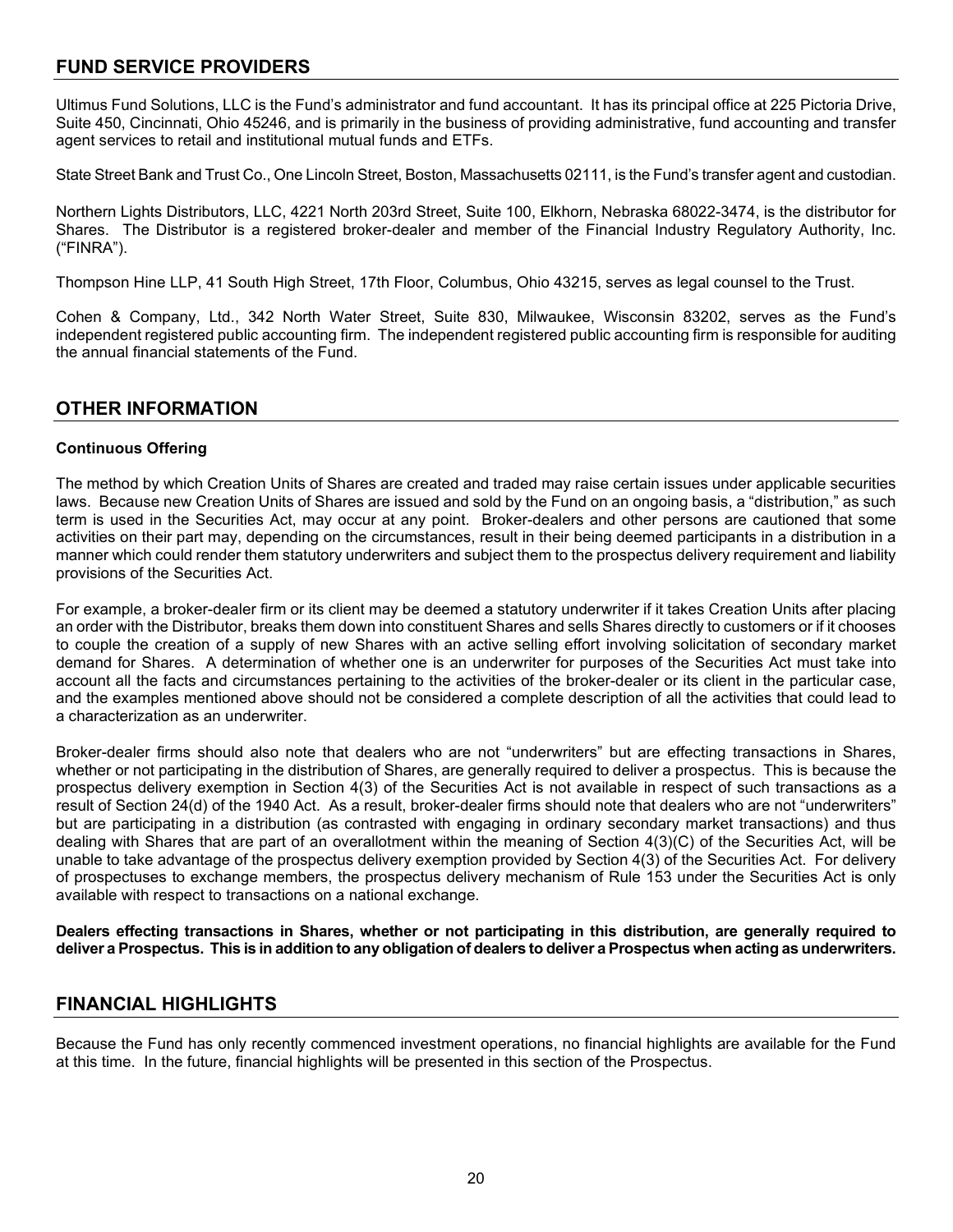# *PRIVACY NOTICE*

# **NORTHERN LIGHTS FUND TRUST IV**

### **Rev. August 2015**

### <span id="page-24-0"></span>**FACTS WHAT DOES NORTHERN LIGHTS FUND TRUST IV DO WITH YOUR PERSONAL INFORMATION?**

**Why?** Financial companies choose how they share your personal information. Federal law gives consumers the right to limit some, but not all sharing. Federal law also requires us to tell you how we collect, share, and protect your personal information. Please read this notice carefully to understand what we do.

**What?** The types of personal information we collect and share depends on the product or service that you have with us. This information can include:

- Social Security number and wire transfer instructions
- account transactions and transaction history
- investment experience and purchase history

When you are *no longer a* customer or investor in the Fund, the Northern Lights Fund Trust IV will continue to share your information as described in this notice.

#### **How?** All financial companies need to share customers' personal information to run their everyday business. In the section below, we list the reasons financial companies can share their customers' personal information; the reasons Northern Lights Fund Trust IV chooses to share; and whether you can limit this sharing.

| Reasons we can share<br>your personal information:                                                                                                                                                   | <b>Does Northern Lights</b><br><b>Fund Trust IV</b><br>share information? | Can you limit this<br>sharing? |
|------------------------------------------------------------------------------------------------------------------------------------------------------------------------------------------------------|---------------------------------------------------------------------------|--------------------------------|
| For the Trust's everyday business purposes - such<br>as to process your transactions, maintain your<br>account(s), respond to court orders and legal<br>investigations, or report to credit bureaus. | <b>YES</b>                                                                | <b>NO</b>                      |
| For the Trust's marketing purposes - to offer the<br>Trust's products and services to you.                                                                                                           | <b>NO</b>                                                                 | We don't share                 |
| For joint marketing with other financial companies.                                                                                                                                                  | <b>NO</b>                                                                 | We don't share                 |
| For the Trust's affiliates' everyday business<br>purposes - information about your transactions<br>and records.                                                                                      | <b>NO</b>                                                                 | We don't share                 |
| For the Trust's affiliates' everyday business<br>purposes - information about your credit worthiness.                                                                                                | <b>NO</b>                                                                 | We don't share                 |
| For nonaffiliates to market to you                                                                                                                                                                   | <b>NO</b>                                                                 | We don't share                 |

# **QUESTIONS? Call 631-490-4300**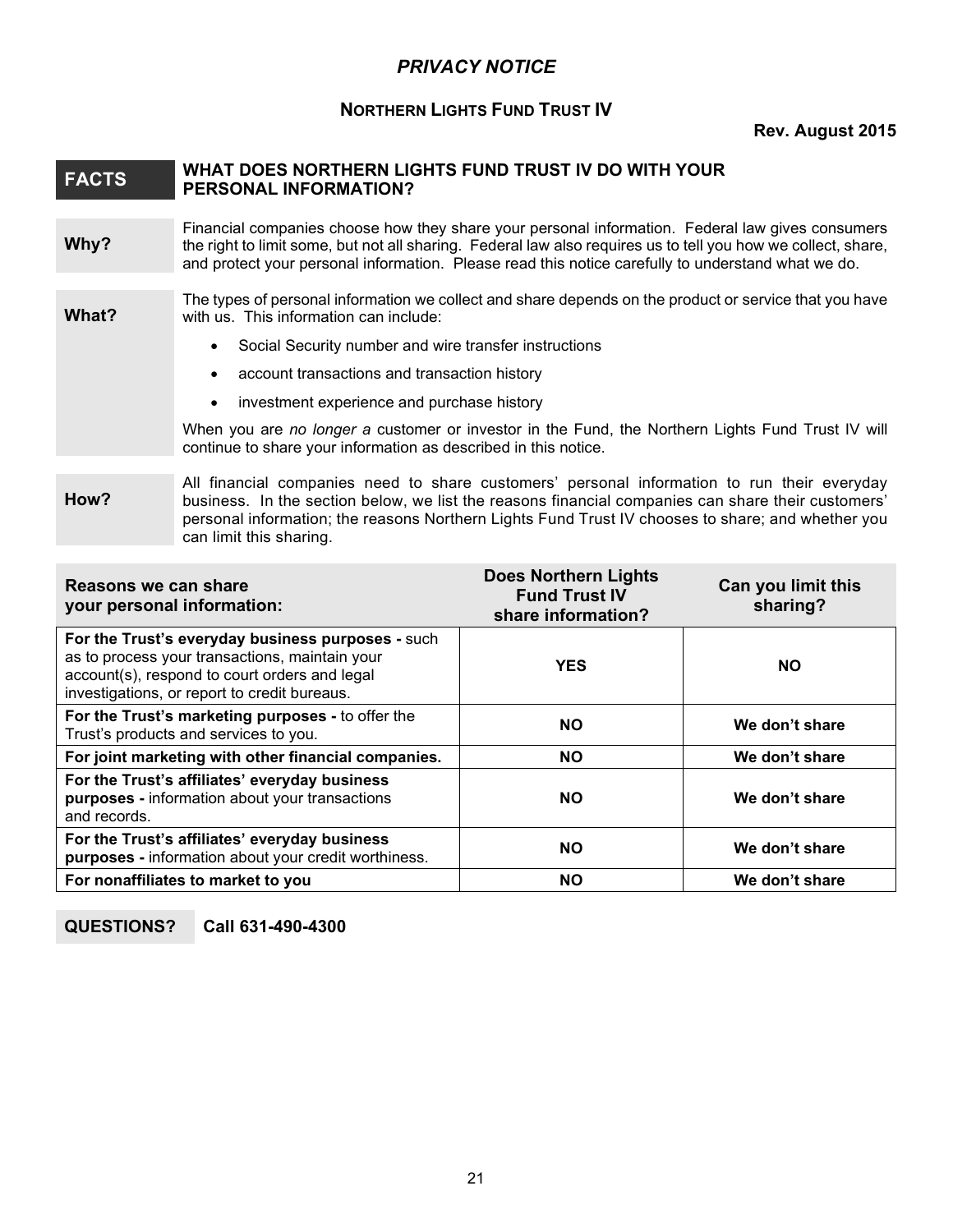# *PRIVACY NOTICE*

# **NORTHERN LIGHTS FUND TRUST IV**

**Page 2**

| What we do:                                                           |                                                                                                                                                                                                                 |  |
|-----------------------------------------------------------------------|-----------------------------------------------------------------------------------------------------------------------------------------------------------------------------------------------------------------|--|
| <b>How does Northern</b><br><b>Lights Fund Trust IV</b><br>protect my | To protect your personal information from unauthorized access and use, we use security<br>measures that comply with federal law. These measures include computer safeguards<br>and secured files and buildings. |  |
| personal information?                                                 | The Trust's service providers are held accountable for adhering to strict policies and<br>procedures to prevent any misuse of your nonpublic personal information.                                              |  |
| <b>How does Northern</b>                                              | The Trust collects your personal information, for example, when you                                                                                                                                             |  |
| <b>Lights Fund Trust IV</b>                                           | • open an account or deposit money                                                                                                                                                                              |  |
| collect my<br>personal information?                                   | • direct the Trust to buy securities or direct the Trust to sell your securities                                                                                                                                |  |
|                                                                       | • seek advice about your investments                                                                                                                                                                            |  |
|                                                                       | The Trust also collects your personal information from others, such as credit bureaus,<br>affiliates, or other companies.                                                                                       |  |
| Why can't I limit                                                     | Federal law gives you the right to limit only:                                                                                                                                                                  |  |
| all sharing?                                                          | • sharing for affiliates' everyday business purposes - information about<br>your creditworthiness.                                                                                                              |  |
|                                                                       | • affiliates from using your information to market to you.                                                                                                                                                      |  |
|                                                                       | • sharing for nonaffiliates to market to you.                                                                                                                                                                   |  |
|                                                                       | State laws and individual companies may give you additional rights to limit sharing.                                                                                                                            |  |
| <b>Definitions</b>                                                    |                                                                                                                                                                                                                 |  |
| <b>Affiliates</b>                                                     | Companies related by common ownership or control.<br>They can be financial and<br>nonfinancial companies.                                                                                                       |  |
|                                                                       | • Northern Lights Fund Trust IV has no affiliates.                                                                                                                                                              |  |
| <b>Nonaffiliates</b>                                                  | Companies not related by common ownership or control. They can be financial and<br>nonfinancial companies.                                                                                                      |  |
|                                                                       | • Northern Lights Fund Trust IV does not share with nonaffiliates so they can market<br>to you.                                                                                                                 |  |
| Joint marketing                                                       | A formal agreement between nonaffiliated financial companies that together market<br>financial products or services to you.                                                                                     |  |
|                                                                       | • Northern Lights Fund Trust IV does not jointly market.                                                                                                                                                        |  |